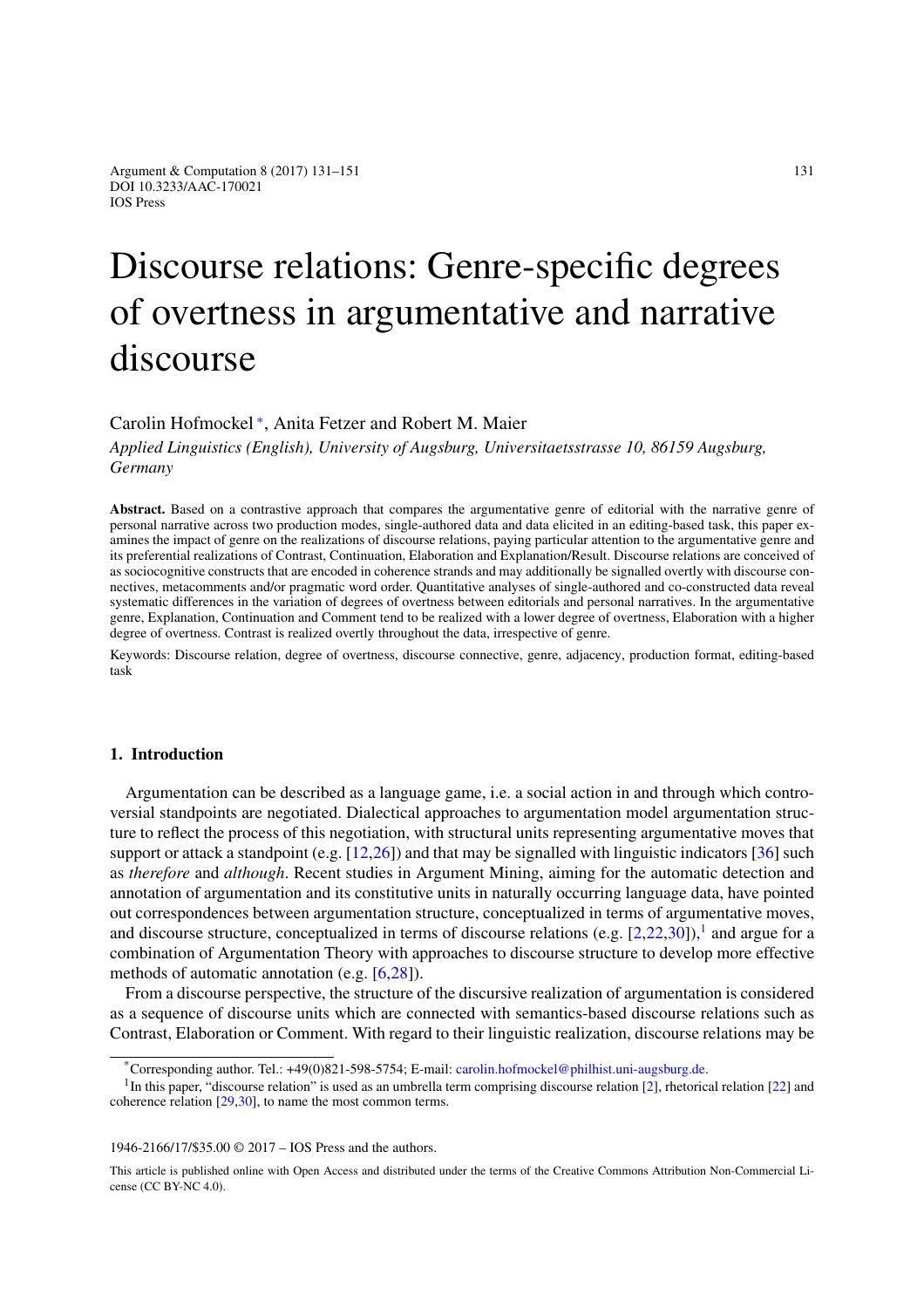encoded in coherence strands [\[13](#page-19-3)], and additionally may be signalled overtly, for instance with discourse connectives or pragmatic word order [\[21](#page-20-6)]. In the context of argumentative discourse, semantics-based discourse relations may fulfil particular argumentative functions at particular stages in the discourse. For example, discourse units realizing Continuation may fulfil the argumentative function of Support, and discourse units realizing Contrast may fulfil the function of Rebuttal; this is because discourse structure may coincide with argumentative structure. Such structural coincidences suggest that overt signals of discourse relations may be operationalizable for the automatic annotation of both argumentation structure and discourse structure.

Recent studies of the linguistic realization of discourse relations (e.g. [\[21](#page-20-6)[,33](#page-20-7)]) indicate that the overt vs. implicit realization of DRs varies systematically according to their semantics, to the adjacent or nonadjacent positioning of discourse units realizing discourse relations, and to the contextual constraints and requirements of genre. Since overt signals of discourse relations typically serve as cues in discourse structure annotation tools, the hypothesis of genre having an influence on the linguistic realization of discourse relations may carry considerable implications for automatic discourse structure annotation, and for approaches in Argument Mining that plan to exploit discourse structure annotation. The assignment of discourse relations on the basis of overt signals may be refinable by an explicit accommodation of genre-preferential realizations: automatic annotation should thus be not only context- but also genresensitive.

Focussing on the preferences of argumentative discourse in the realization of the discourse relations Continuation, Contrast, Elaboration and Explanation/Result, which are seen as important relations for the realization of argumentation (cf. [\[34\]](#page-20-8)), the present paper aims to provide new insights to the impact of genre on the overt vs. implicit linguistic realizations of discourse relations. It employs a doubly contrastive approach that compares the argumentative genre of editorial with the narrative genre of personal narrative both within and across two production modes: single-authored texts from British media discourse and student essays, and co-constructed texts elicited in an editing-based task specifically designed for evaluation of genre-preferential realization patterns. Object of comparison in the contrastive analyses is the degree of overtness, i.e. the proportion of overt realizations among all realizations of a given type of discourse relation or of all discourse relations in a dataset.

The paper is structured as follows. Section [2](#page-1-0) discusses definitions and linguistic realizations of discourse relations, while Section [3](#page-4-0) investigates the constraints and requirements of argumentative discourse and considers possible correspondences between argumentation structure and discourse structure. Sections [4](#page-6-0) and [5](#page-9-0) present the empirical study, introducing data, methods, results, and their analysis. Section [6](#page-12-0) discusses the results of the contrastive analysis with a focus on argumentative discourse, while Section [7](#page-17-0) summarizes and concludes.

### <span id="page-1-0"></span>**2. Discourse structure**

The analysis of discourse structure concentrates on the sequential organization of discourse units (DUs), investigating hierarchies and the semantics and pragmatics of the connectedness between constitutive parts of discourse and the discourse-as-a-whole. The nature of the connectedness of DUs – clause-based in our study – is captured with the concept of discourse relations (DRs), whose overt and implicit realization is the object of investigation of this study.

In line with Thibault [\[35](#page-20-9)] and Levinson [\[19](#page-20-10)] we assume that discourse is constrained by the delimiting frame of discourse genre, or activity type. What is more, Thibault [\[35](#page-20-9)] introduces another important differentiation to the analysis of discourse, the distinction between type and token: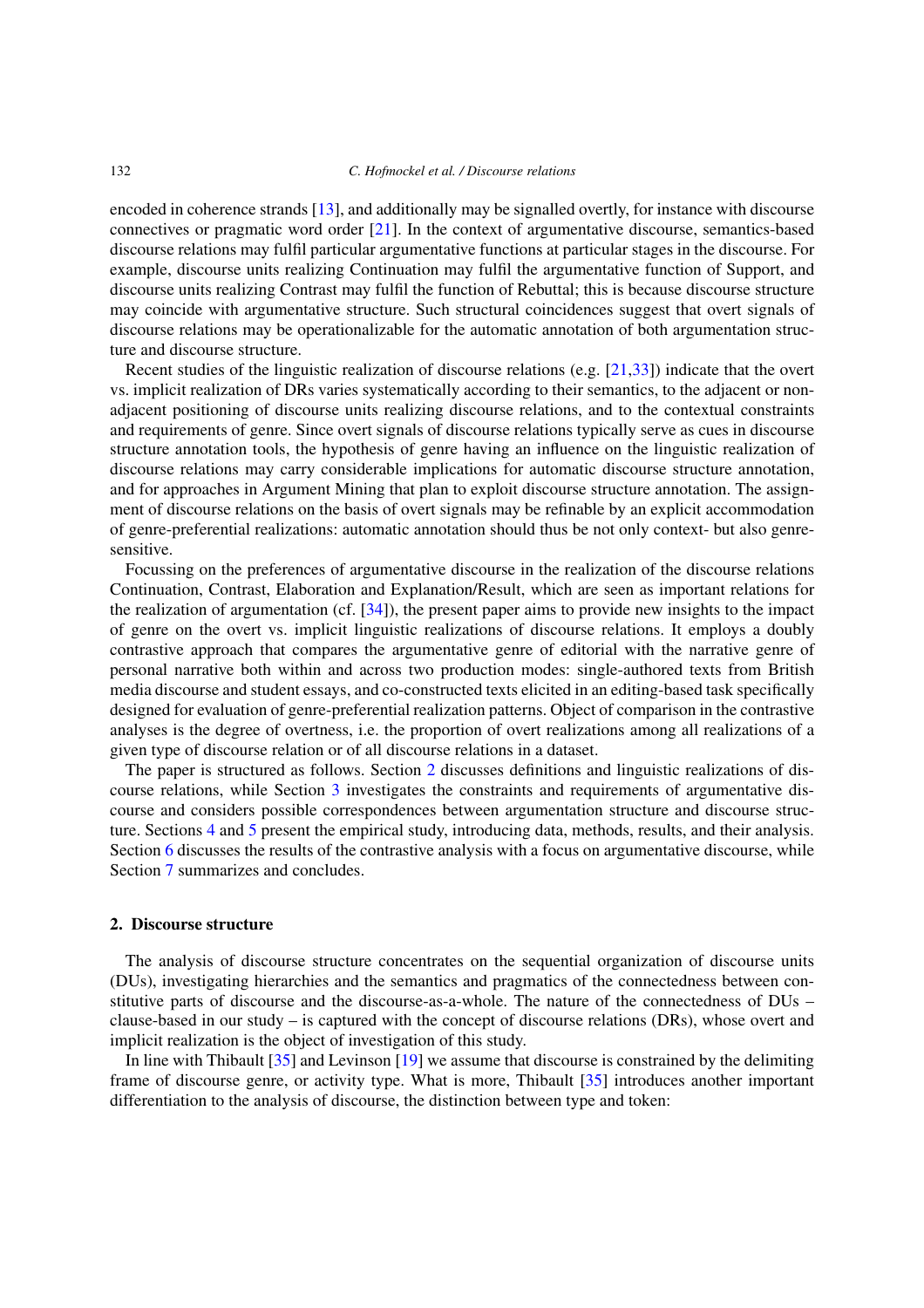genres are types. But they are types in a rather peculiar way. Genres do not specify the lexicogrammatical resources of word, phrase, clause, and so on. Instead, they specify the *typical* [original emphasis] ways in which these are combined and deployed so as to enact the typical semiotic action formations of a given community. ([\[35\]](#page-20-9), p. 44)

In other words, discourse genre is a delimiting frame of reference with genre-specific constraints for preferred (or: default) configurations and linguistic realizations, holding for the macro unit of genre as well as for its constitutive micro units. And it is these micro units – DUs and the linguistic realization of DRs connecting them – which may be realized with different tokens. 'Typical ways' of doing things with words in discourse imply that language users can act in accordance or disaccordance with those typical ways. Acting in disaccordance with a default generally functions as an inference trigger – as is the case with flouting one or more of the Gricean maxims – and getting in a conversational implicature to calculate the speaker-intended meaning.

Levinson's [\[19\]](#page-20-10) concept of activity type highlights the meaning-making mechanisms anchored to genre-specific constraints, holding for both the activity-type-as-a-whole as well as for its constitutive parts and the nature of their connectedness:

There is another important and related fact, in many ways the mirror image of the constraints on contributions, namely the fact that for each and every clearly demarcated activity there is a set of *inferential schemata* [original emphasis]. These schemata are tied to (derived from, if one likes) the structural properties of the activity in question. ([\[19](#page-20-10)], p. 370).

The delimiting frame of discourse genre thus provides defaults for linearization and lexical representation on various levels of analysis. The level this study concentrates on is the overt and implicit realization of DRs.

## <span id="page-2-0"></span>*2.1. Discourse relations*

In line with SDRT [\[2](#page-19-1)] a DR is defined as a logical connection between a proposition  $p<sup>1</sup>$  as part of a discourse D and some other proposition  $p^2$  in D;  $p^1$  and  $p^2$  may be realized through adjacently or nonadjacently positioned DUs. A DR is thus a function that takes the two propositions under consideration as its arguments. To study the linguistic realization of DRs in naturally occurring discourse, the SDRTbased definition has been supplemented [\[21\]](#page-20-6) by the functional-grammar concept of coherence strands [\[13](#page-19-3)] and the syntactic concept of theme zone [\[15](#page-19-4)[,16\]](#page-20-11). On the most fine-grained level of analysis, DUs which realize propositions that are linked through a DR are referred to as elementary DUs. These typically take the form of clauses, but may also be realized as subclausal (or: "clause-like" [\[23](#page-20-12)]) units, such as complex noun phrases. Elementary DUs may combine to realize DRs on coarser levels, with DRs spanning across several clauses or paragraphs, which in themselves form more complex propositions.

DRs in SDRT are classified according to their semantics, their "defining conditions" in our terms. SDRT's taxonomy is thus not as fine-grained as that of Rhetorical Structure Theory (RST) [\[22\]](#page-20-2), which, for example, "distinguishes among several Contrast relations, for instance contrast, antithesis and concession. These relations differ on the basis of quite subtle differences in their underlying semantic dissimilarity, but not with respect to the communicative intentions realized" ( $[2]$  $[2]$ , p. [1](#page-3-0)45). Table 1 systematizes the most frequent DRs with respect to their defining conditions and illustrates how DRs in SDRT categorize into coordinating and sub-/superordinating, depending on whether DUs keep the discourse on the same level, or are located on different hierarchical levels.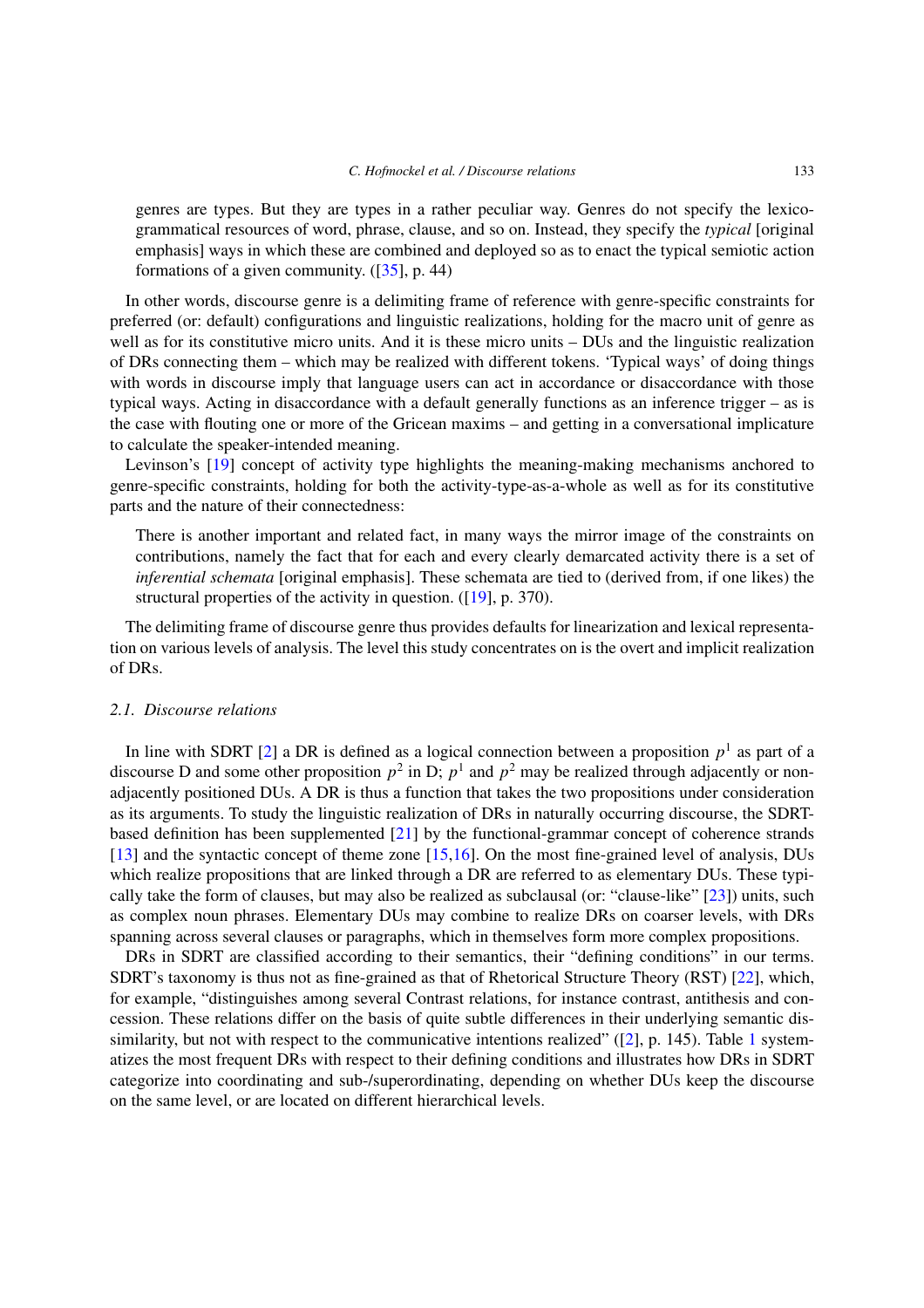#### 134 *C. Hofmockel et al. / Discourse relations*

| Drs and their demining conditions |                                                            |  |  |
|-----------------------------------|------------------------------------------------------------|--|--|
| DR<br>Defining conditions         |                                                            |  |  |
| Coordinating                      |                                                            |  |  |
| Continuation                      | Common topic                                               |  |  |
| Narration                         | Common topic                                               |  |  |
|                                   | Temporal sequentiality                                     |  |  |
| Contrast                          | Semantic dissimilarity between $p^2$ and $p^1$             |  |  |
| <b>Background</b>                 | $p2$ forms the background of $p1$                          |  |  |
|                                   | Common topic                                               |  |  |
| Subordinating/Superordinating     |                                                            |  |  |
| Result                            | $p1$ gives reason for (parts of) events in $p2$            |  |  |
|                                   | Connecting two sub-events                                  |  |  |
|                                   | Temporal precedence of cause                               |  |  |
| Comment                           | $p2$ selects $p1$ as topic; or: $p1$ selects $p2$ as topic |  |  |
| Elaboration                       | Topic of $p^2$ specifies topic of $p^1$ mereologically     |  |  |
| Explanation                       | $p2$ gives reason for (parts of) events in $p1$            |  |  |
|                                   | Temporal consequence                                       |  |  |

<span id="page-3-0"></span>Table 1 DRs and their defining conditions

#### *2.2. Linguistic realization*

Linguistically, DRs may be realized *implicitly* or *overtly*, depending on whether the defining conditions of a DR are *encoded* in coherence strands, or additionally *signalled* with discourse connectives (DCs), metacomments and/or pragmatic word order [\[21\]](#page-20-6). Coherence strands, in line with Givón [\[13](#page-19-3)], hold across clauses and are made manifest through topic continuity, i.e. topic identity or specification, tense and aspectual coherence (including modality), spatial coherence and lexical coherence, in particular lexical relations such as antonymy, synonymy etc.

Among overt signals, pragmatic word order refers to non-congruently configurated theme zones, which are adopted from Systemic Functional Grammar, in particular multiple themes and theme zone [\[9](#page-19-5)[,15](#page-19-4)[,16\]](#page-20-11). They realize both anaphoric and cataphoric reference by connecting what has just been said/written with what is going to be said/written. Similarly, DCs function relationally in that they index metacommunicative information about the speaker's attitude towards a DU or how DUs are to be related. They fulfil discourse-management functions and provide instructions for discourse processing and construal of discourse coherence. They may trigger generalized conversational implicatures for the structuring of discourse, and for attitude specification towards propositions and participants.

As an example, Contrast in (1) is realized overtly. Its defining condition is encoded in topic and referential continuity ('London' – 'it'), temporal discontinuity ('was' – 'is') and lexical antonymy ('dowdy'; 'stale' – 'exciting'); a contrastive DC 'but' and pragmatic word order (fronted temporal adjuncts 'in the 1950s' and 'today') additionally signal the defining condition overtly.<sup>[2](#page-3-1)</sup> In (2), Explanation is realized implicitly; it is encoded in topic continuity, temporal-aspectual overlap and the lexeme 'cause'.

- (1) #1/2 [{**In the 1950s**,} London *was* a DOWDY place of tea-houses and STALE rock cakes.] #1/3 [{**But today**,} it'*s* MUCH MORE EXCITING.]
- (2) #1/12a [English has gradually become the LINGUA FRANCA,]

<span id="page-3-1"></span><sup>&</sup>lt;sup>2</sup>In this and all following examples, square brackets ('[ ]') indicate granularity, curly brackets ('{ }') mark material added in editing-based tasks, **boldface** indicates overt signals of DRs, underlining indicates referential and/or topical coherence, *italics* indicate temporal and aspectual coherence, and SMALL CAPS mark lexical coherence and indices.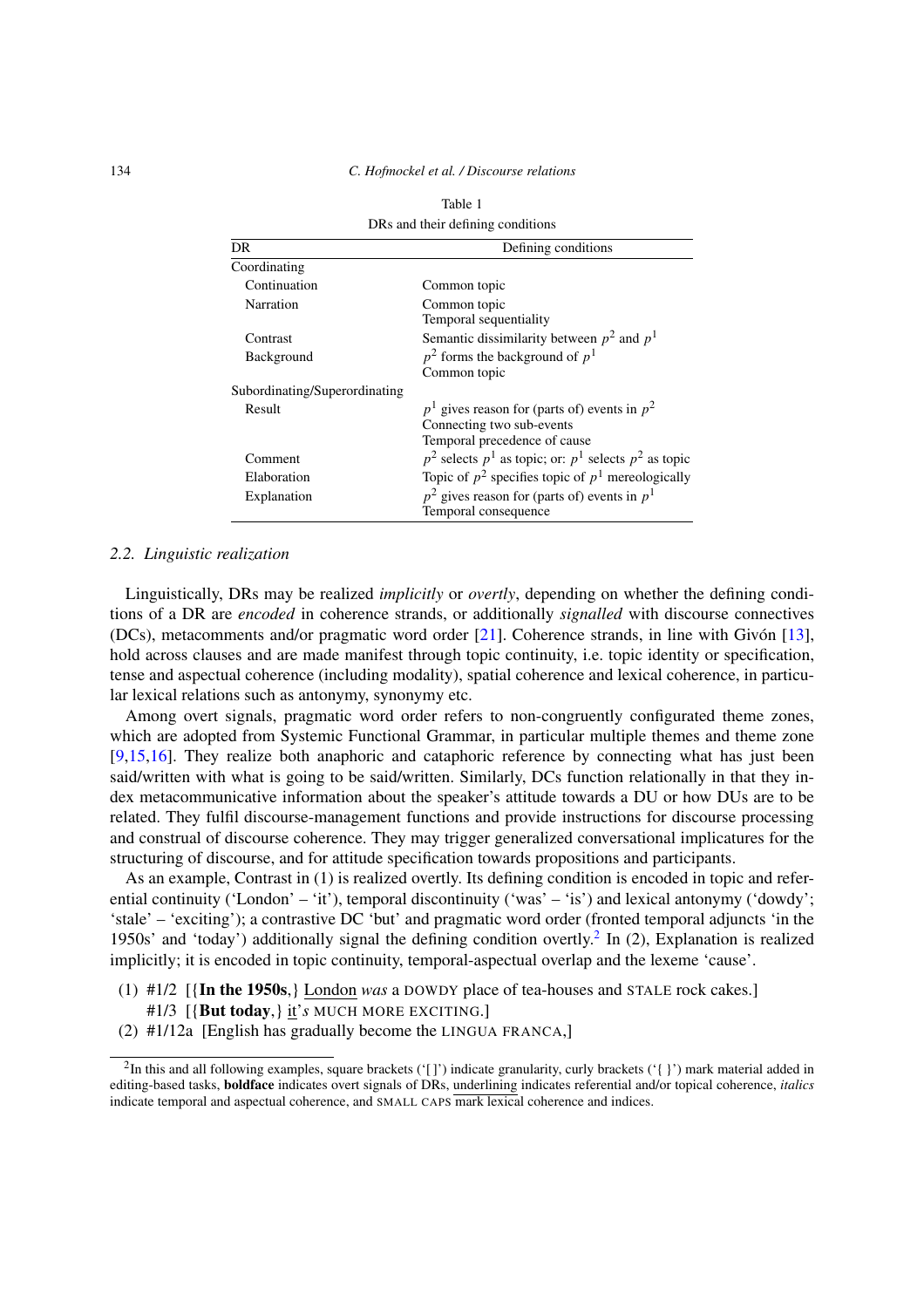#### #1/12b [CAUSING interest in FOREIGN LANGUAGE to wane.]

As regards their linguistic realization, DRs may be fully specified by indexical reference to all of their defining condition(s); they may even be overspecified if an overt signal is added to their full specification. Since some of the defining conditions of DRs show some overlap (e.g. Continuation and Narration share the defining condition of common topic, but differ in the Narration-defining condition of temporal sequentiality; cf. Table [1\)](#page-3-0), their linguistic realization may also remain underspecified and thus ambiguous unless supplemented by overt signals, which guide the recipients in their assignment of the speaker/writer-intended DR. Depending on the number of conditions and features indexed in discourse, we may thus distinguish between various degrees of specification<sup>3</sup> and various degrees of overtness.

#### *2.3. Variation*

Research into the linguistic realization of DRs shows that the variation between overt and implicit realizations of DRs is systematic, and appears to be affected by three variables: (1) the semantics of the DR, (2) the adjacent or non-adjacent positioning of the DUs realizing the relation, and (3) the contextual constraints and requirements of genre. Studies on the linguistic realization of DRs in English and German editorials and narratives [\[32](#page-20-13)[,33](#page-20-7)], for instance, show that the DR Contrast is always realized overtly, indicating that overt realization is the default for this DR; other DRs such as Explanation are realized overtly in narratives more frequently than in editorials, showing systematic patterns of variation that also correlate with the sequential realization of DRs through adjacently or non-adjacently positioned DUs, with narratives realizing DRs connecting non-adjacently positioned DUs overtly more frequently than editorials. Similar tendencies are observed by [\[17](#page-20-14)[,21\]](#page-20-6) and [\[11\]](#page-19-6) in texts elicited in editing-based tasks where participants were asked to "flesh out" bare texts of the respective genres, suggesting that discourse genre constrains the linguistic realization of DRs.

Genre-specific DR realization would mean that there are some discourse genres in which adjacently positioned Elaborations and Continuations are typically signalled overtly, and other discourse genres in which adjacently positioned Elaborations and Continuations are typically encoded, but not additionally signalled; but there is also discourse in which the realizations of the DRs are not in accordance with the typical preferences of the genre. This systematic variation is assumed to manifest itself in varying degrees of overtness of a given type of DR and of all DRs in a genre. The following section will focus on argumentative discourse and correspondences between argumentation structure and discourse structure to prepare the ground for a study of genre-preferential degrees of overtness in the linguistic realization of DRs in the specific context of argumentative discourse.

# <span id="page-4-0"></span>**3. Argumentative discourse and discourse structure**

#### *3.1. Argumentative discourse*

Argumentative discourse refers to the discursive realization of argumentation, i.e. discourse with the communicative purpose to negotiate the validity of a standpoint at issue. To achieve this goal, interlocutors may need to provide further evidence to rebut doubts and persuade their communication partner to

<span id="page-4-1"></span><sup>&</sup>lt;sup>3</sup>Specification is seen as a purely structural phenomenon, which contributes to varying degrees of overtness, depending on the semantics of a DR, its sequential status and genre. With  $[21]$  $[21]$ , we assume that underspecification of DRs at particular stages in discourse can be accounted for in terms of cognitive economy, and that salience may account for their overspecification.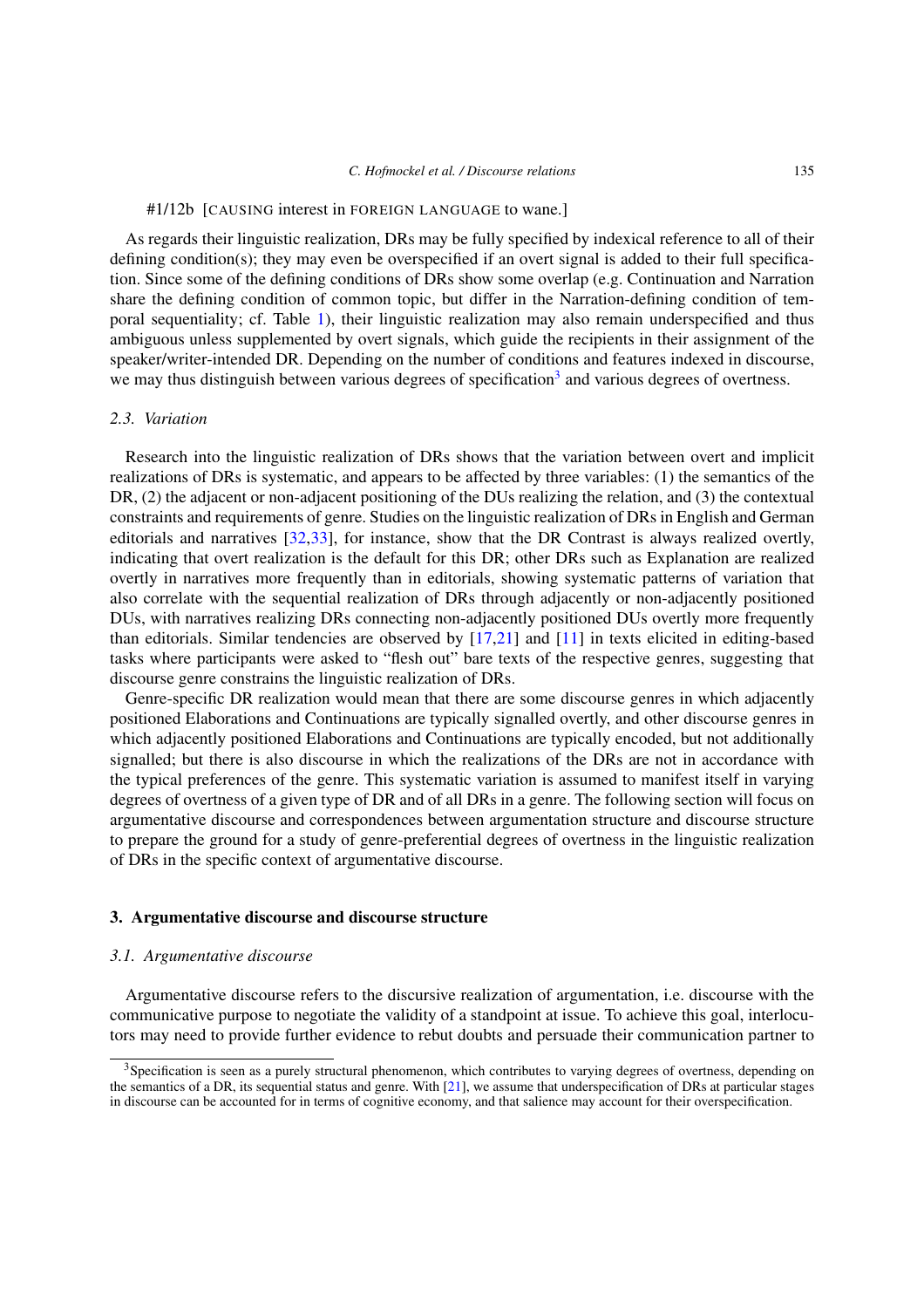adopt their standpoint. Structural approaches to argumentation, such as Argument Mining, aim to analyse the structure of argumentative discourse by identifying and segmenting argumentative portions of discourse, and visualizing argumentation structure in diagrams. Annotation schemes, or diagramming techniques, used for these tasks differ depending on underlying frameworks.

While traditional approaches to argumentation structure concentrate mainly on the structural representation of individual arguments put forward in argumentative discourse, which they consider to be made up of a conclusion and one or more premises, dialectical approaches (e.g. [\[12](#page-19-0)[,26](#page-20-0)]) strive for a model of how premises and conclusions and the arguments they form combine in larger complexes in an argumentation, i.e. the "macrostructure of argumentation" [\[12\]](#page-19-0). They consider argumentation structure as a reflection of the hypothetical exchange between a proponent who presents and supports arguments and an opponent who attacks the proponent's arguments and their supporting premises. Accordingly, text is segmented in such a way that units of analysis reflect the moves of proponent and of opponent.

Depending on whether argumentative moves defend the proponent's standpoint or attack it, they classify as Support or Attack. In line with Peldszus and Stede [\[26\]](#page-20-0), Support moves may directly support a conclusion, realized in a move referred to as Claim, in the form of independent arguments, or they may indirectly support a conclusion by providing a new argument for, or an example in support of, one of its premises. Attack moves directly provide arguments against a conclusion or attack the cogency of a supporting argument, thus indirectly attacking a conclusion. They comprise Rebuttals against the conclusion or a supporting premise, i.e. moves that support the refutation of the conclusion or of one of the premises, and Undercuts, viz. moves that are intended to question the validity of a premise. Counter-attacks, as their name implies, are proponent's moves that attack the opponent's attacks.

According to van Eemeren et al. [\[36\]](#page-20-1), argumentative moves may be signalled by linguistic indicators, viz. "verbal means arguers use to indicate the functions of the various moves that are made in an argumentative discussion or text" ([\[36\]](#page-20-1), p. 479). These include DCs like *but*, *although* and *nevertheless*, lexical expressions such as *cause*, *effect* and *leads to*, and metacomments like *it has not been proven that*; they are considered to be operational in the automatic annotation of argumentative moves [\[8](#page-19-7)]. The notion of linguistic indicators ties in with other approaches in Argumentation Theory that conceive of argumentative DCs such as *but*, *however*, *as a consequence* as "argumentative connectors" [\[1](#page-19-8)], "metalinguistic operators" [\[25](#page-20-15)] or "pragmatic connectives" [\[24\]](#page-20-16) which constrain the argumentative potential of the premises they introduce. Moreover, the idea of metacomments as linguistic indicators is mirrored in "shells" [\[20\]](#page-20-17), that is high-level organizational elements such as *the point is that* or *the argument states that*, which interlocutors may use to explicitly refer to their own or an opponent's premises and conclusions. As with the overt signalling of DRs, not every move is signalled by a linguistic indicator [\[36](#page-20-1)], and a context-independent one-to-one mapping between linguistic indicators and argumentative moves is not feasible.

Linguistic indicators for argumentation and overt DRs signals share similar forms and functions in that both may comprise DCs and metacomments, and in that they overtly signal the connectedness of the units pertaining to their respective level of discourse representation. The following section will explore whether and in what way argumentation structure may correspond with discourse structure.

## *3.2. Argumentation structure and discourse structure*

Argument Mining has investigated possible correspondences between argumentation structure and discourse structure (e.g. [\[6](#page-19-2)[,14](#page-19-9)[,28](#page-20-4)[,34](#page-20-8)]). While most studies compare argumentation structure as described in RST [\[22\]](#page-20-2), Stede et al. [\[34](#page-20-8)] examine the relationship between argumentation structure and discourse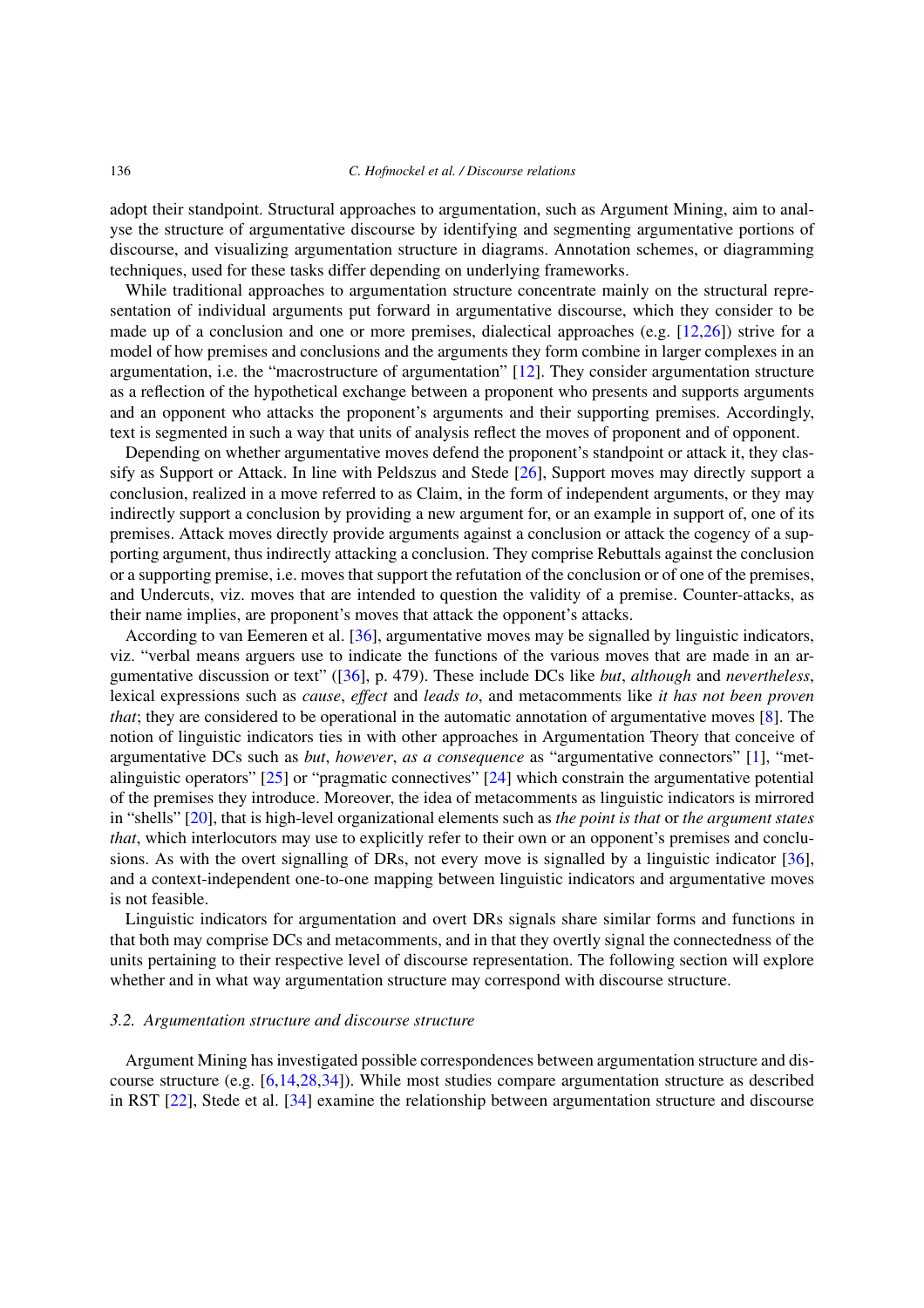structure as conceived of in SDRT [\[2](#page-19-1)], which will be focal in our study. Annotations of their corpus of argumentative microtexts [\[27\]](#page-20-18) indicate that edges of units realizing argumentative moves, which may consist of several elementary DUs, coincide with edges of clause-based elementary DUs realizing SDRTbased DRs in 63% of all cases ([\[34\]](#page-20-8), p. 1056). Depending on their frequency of occurrence in these data, the DRs Contrast, Elaboration, Continuation, Result and Explanation seem most relevant for argumentation, showing systematic variation in their correspondences with argumentative moves (cf. [\[34\]](#page-20-8), p. 1057). But why should argumentative moves coincide with DRs only in some cases, but not in others, and what may be the cause for varying correspondences?

Peldszus and Stede argue that "distinguishing rhetorical structure [discourse structure in our terms] and argumentation structure is important for capturing the different aspects of a text's coherence on the one hand, and its pragmatic function on the other" ([\[28\]](#page-20-4), p. 104). However, while argumentation structure and discourse structure approach argumentative discourse from distinct theoretical perspectives, their units of analysis may coincide. In instances of coinciding units of analysis, i.e. of coinciding stretches of discourse structure and argumentation structure, units are not only assigned discourse-anchored DRs by interlocutors at a local level, but have additional argumentative functions. In (1) analysed above, for instance, the argumentative genre of editorial guides interlocutors to assign the argumentative function of Rebuttal to DUs #1/2 and #1/3 related by Contrast; the DC *but* thus does not only signal Contrast, but fulfils the function of a linguistic indicator for the Attack move realized in #1/3.

Many defining conditions of DRs are also employed in the definitions of argumentative moves. For instance, the defining condition of topic specification makes Elaboration particularly apt to realize Support moves, with the second DU adding further supportive detail to an argument or a supporting premise expressed in the first. However, Elaboration can also supply additional details that may result in the Rebuttal of an argument or of a supporting premise.

We may conclude that argumentation structure and discourse structure may coincide, and that overt signals may provide important cues for the interpretation of both. Against this background, the accommodation of genre-specific degrees of overtness with regard to the linguistic realization of DRs may be beneficial to annotation.

## <span id="page-6-0"></span>**4. Data and methodology**

To determine the impact of genre on the implicit vs. overt realizations of DRs, this paper compares DR realizations across two genres and two production modes. In a first step, we compare and contrast the realizations of DRs across two datasets of single-authored texts, from two genres, that are representative of free realizations of argumentative and narrative discourse – editorial and personal narrative – to examine whether significantly different patterns of degrees of overtness are found between these genres; in a second step, the variation of degrees of overtness derived from this comparison is compared and contrasted to the variation of degrees of overtness in two datasets of co-constructed editorials and narratives discourse elicited in editing-based tasks. These co-constructed data are more constrained than single-authored data in that they are all based on the same original text, but they allow to evaluate under comparable conditions whether genre may account for systematic variation and produce genrepreferential degrees of overtness. The following sections provide further detail on data, annotation and methods of analysis.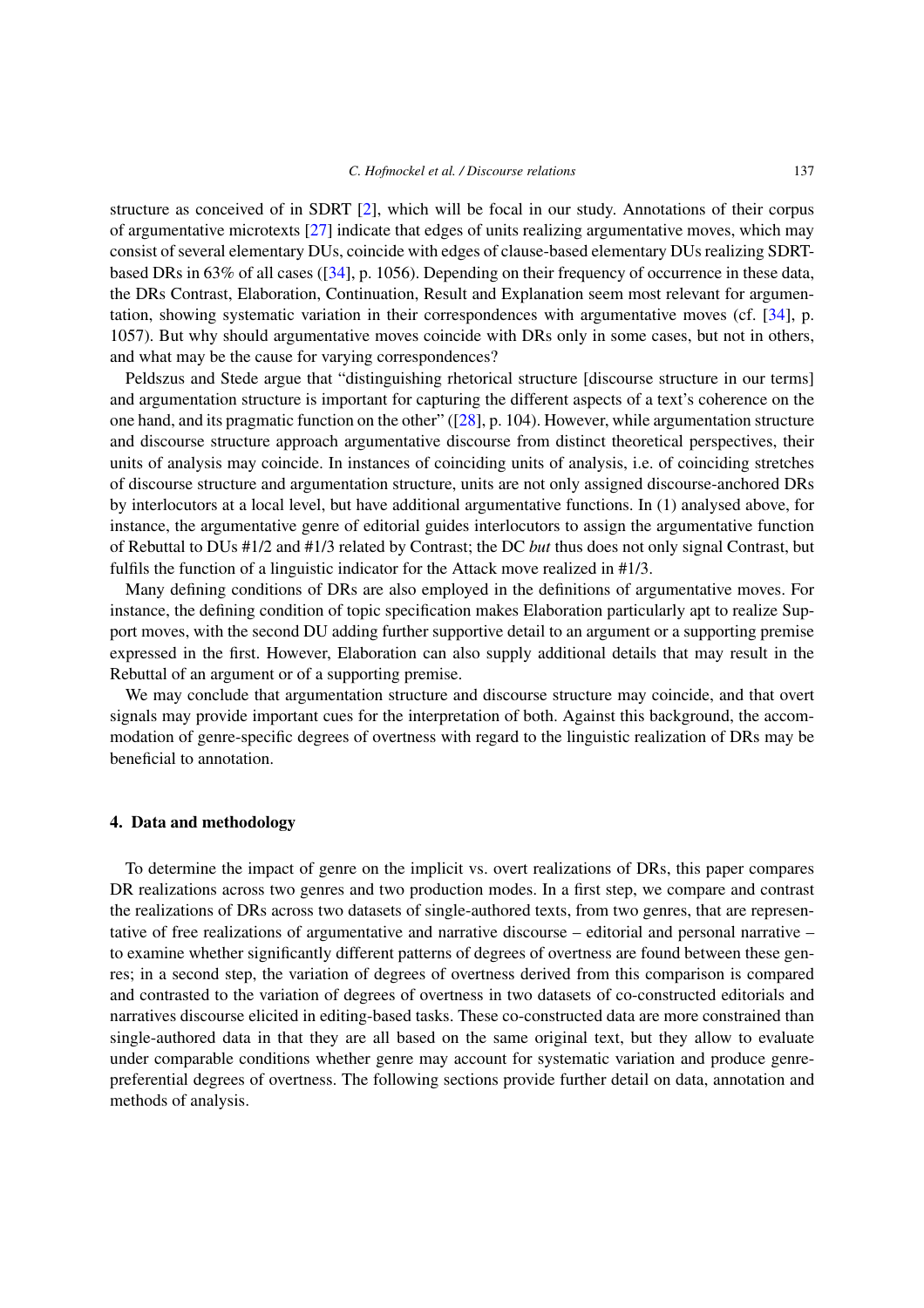# *4.1. Data*

Informed by previous studies that suggest differences in the linguistic realization of DRs between argumentative and narrative discourse (e.g.  $[11]$  $[11]$ ), our contrastive approach compares data from the argumentative genre of editorial with data from the narrative genre of personal narrative.[4](#page-7-0)

Narrative discourse and its realization within the genre of personal narrative are constrained by storyinternal configurations, such as number of characters, setting and plot, and by story-external, cultural configurations, such as spoken or written modes or participation format [\[10\]](#page-19-10). Following Labov [\[18\]](#page-20-19), a personal narrative typically contains a reference to a single past event, introduced by a verbal phrase realized in a past tense, and a *raison d'être*. The past event hinges on a reportable and tellable personal experience, consisting of a series of events in the past that are contingent on one another and recounted from a 1st- or 3rd-person perspective. The sequence of events in the series, generally reflecting the temporal sequence of events, is open to some variation with regard to length and tense shift, but needs to be in accordance with story-internal and -external constraints.

Similar to argumentative discourse, narrative discourse appears to have preferences with respect to overt realization of the connectedness between its constitutive units: chronological sequence between events is typically signalled with clause-initial adverbials of time [\[7\]](#page-19-11), while DCs such as *and*, *then* and *next* may serve as "segmentation markers" signalling topic continuity and discontinuity [\[5](#page-19-12)], indicate shifts in the deictic centre [\[31](#page-20-20)] and express involvement on the side of the writer [\[10](#page-19-10)]. Editorials and personal narratives are thus expected to exhibit differences with respect to their overt vs. implicit realizations of DRs.

Table [2](#page-7-1) summarizes the structure of our dataset. For single-authored data, we draw on English datasets employed by [\[32](#page-20-13)[,33\]](#page-20-7), comprising a set of 9 editorials from British newspaper *The Guardian*, and a set of 10 short personal narratives from British university students. Co-constructed data, also collected for previous studies [\[11](#page-19-6)[,21](#page-20-6)] contain 9 argumentative and 9 narrative texts jointly produced by 18 participant dyads (9 per genre) of native speakers of English. They were obtained through an editing-based task (cf. Section [4.2\)](#page-8-0) designed to elicit, in a controlled fashion, comparable data that permits evaluation, specification and testing of genre-preferential variation in the linguistic realization DRs derived from the analysis of single-authored data.<sup>5</sup>

<span id="page-7-1"></span>

| Table 2         |            |                                      |         |  |
|-----------------|------------|--------------------------------------|---------|--|
|                 |            | Narrative and argumentative datasets |         |  |
| Data            | Editorials | Personal narratives                  | Total N |  |
| Single-authored | 9 texts    | 10 texts                             |         |  |
| N of words      | 4,826      | 4,551                                | 9,377   |  |
| Co-constructed  | 9 texts    | 9 texts                              |         |  |
| N of words      | 1,838      | 1,864                                | 3,702   |  |
| Total N         | 6.664      | 6,415                                | 13,079  |  |

<span id="page-7-0"></span><sup>4</sup>Using narrative discourse as a reference genre is advantageous in light of its conceptual closeness to expository discourse, which according to previous research differs from argumentative discourse with respect to the production and interpretation of discourse coherence in general and DRs in particular (e.g. [\[3](#page-19-13)[,4](#page-19-14)[,29](#page-20-5)]).

<span id="page-7-2"></span> $5$ The single-authored narratives were collected by N.M. Fronhofer for her PhD project on a contrastive analysis of the linguistic realization of emotions. The editing-based tasks were carried out by students and staff of the University of Augsburg and the University of Glasgow.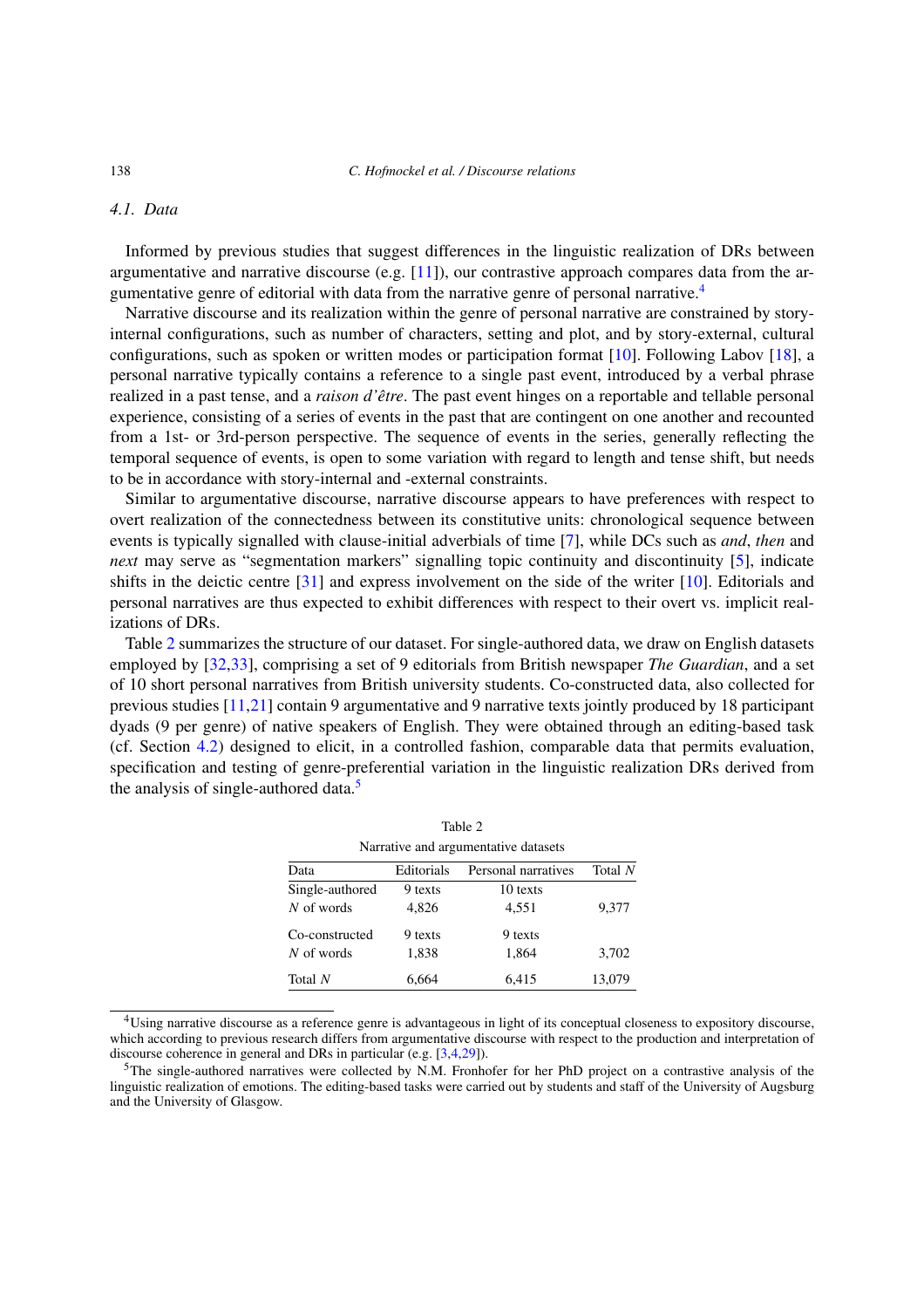#### <span id="page-8-0"></span>*4.2. Editing-based tasks*

To elicit argumentative and narrative data comparable to single-authored data, the editing-based tasks employed two 'bare' texts adapted from an editorial and a personal narrative written by single authors. These texts were stripped of all extra-clausal constituents such as parentheticals, adverbials of time or place and DCs [\[21](#page-20-6)], but retained original sequence and default configuration of events. Strings of bare DUs of this kind presumably reflect a minimum of propositional content and allow for maximal diversity with respect to the interpretation of DR potentials that they refer to indexically.

The editing-based task asked participants to collaboratively add linguistic material to the bare text or alter it in order to create a well-formed text of the specified genre (bare texts and instructions are reproduced in the Appendix). Relying exclusively (1) on sequential ordering of DUs and (2) on semantics of intra-clausal material encoding potential DRs, they had to negotiate possible interpretations of the relations between the DUs to agree on a specific DR, and alter the text where necessary. This allows conclusions about (a) where coherence strands encoded in the bare DUs were perceived to carry defining conditions that were considered sufficient to specify a DR, (b) where they were considered to be less than sufficient and therefore required additional encoding and signalling to specify a DR, and (c) where they were considered to be underspecified for a DR, but still sufficient, thus allowing multiple assignment.

#### *4.3. Annotation*

Annotations of both single-authored and co-constructed texts were carried out in line with the theoretical considerations outlined in Section [2.](#page-1-0) Two annotators independently segmented the text into non-overlapping clause-based elementary DUs and, in line with the taxonomy illustrated in Table [1](#page-3-0) (cf. Section [2.1\)](#page-2-0), coded them for coordinating DRs (Continuation, Narration, Contrast and Background) and subordinating DRs (Elaboration, Explanation and Comment).<sup>[6](#page-8-1)</sup> Annotations also considered the adjacent vs. non-adjacent positioning of DUs realizing DRs, and DRs' implicit vs. overt linguistic realizations as reflected in their encoding in coherence strands, and signalling with DCs, metacomments and noncongruently configurated theme zones. Deviating codings were negotiated and aligned at all relevant stages of analysis.

## *4.4. Analysis*

To determine the impact of genre on the implicit vs. overt realizations of DRs, a series of quantitative analyses examine

(1) whether the overt vs. implicit realization of DRs as reflected in degrees of overtness per DR and genre in single-authored argumentative and narrative texts reveals significant differences *between* the genres that may corroborate the existence of genre-preferential DR realizations. To test whether genre has any significant effect upon overt vs. implicit DR realization, an independent one-way Analysis of Variance<sup>[7](#page-8-2)</sup> compares variability within and between mean degrees of overtness per DR in texts of both genres. In view of unequal sample sizes and variances between genres (a consequence of having to use different texts), differences in average degrees of overtness between genres are compared with a weighted independent measures (Welch's) *t*-test.

<span id="page-8-1"></span><sup>&</sup>lt;sup>6</sup>Assuming a different sequential organization, but conceptually representing the same relation, Result has been conflated with Explanation to facilitate annotation.

<span id="page-8-2"></span><sup>&</sup>lt;sup>7</sup>Repeated measures ANOVA is not possible since degree of overtness does not fulfil the requirements of a repeated measures factor.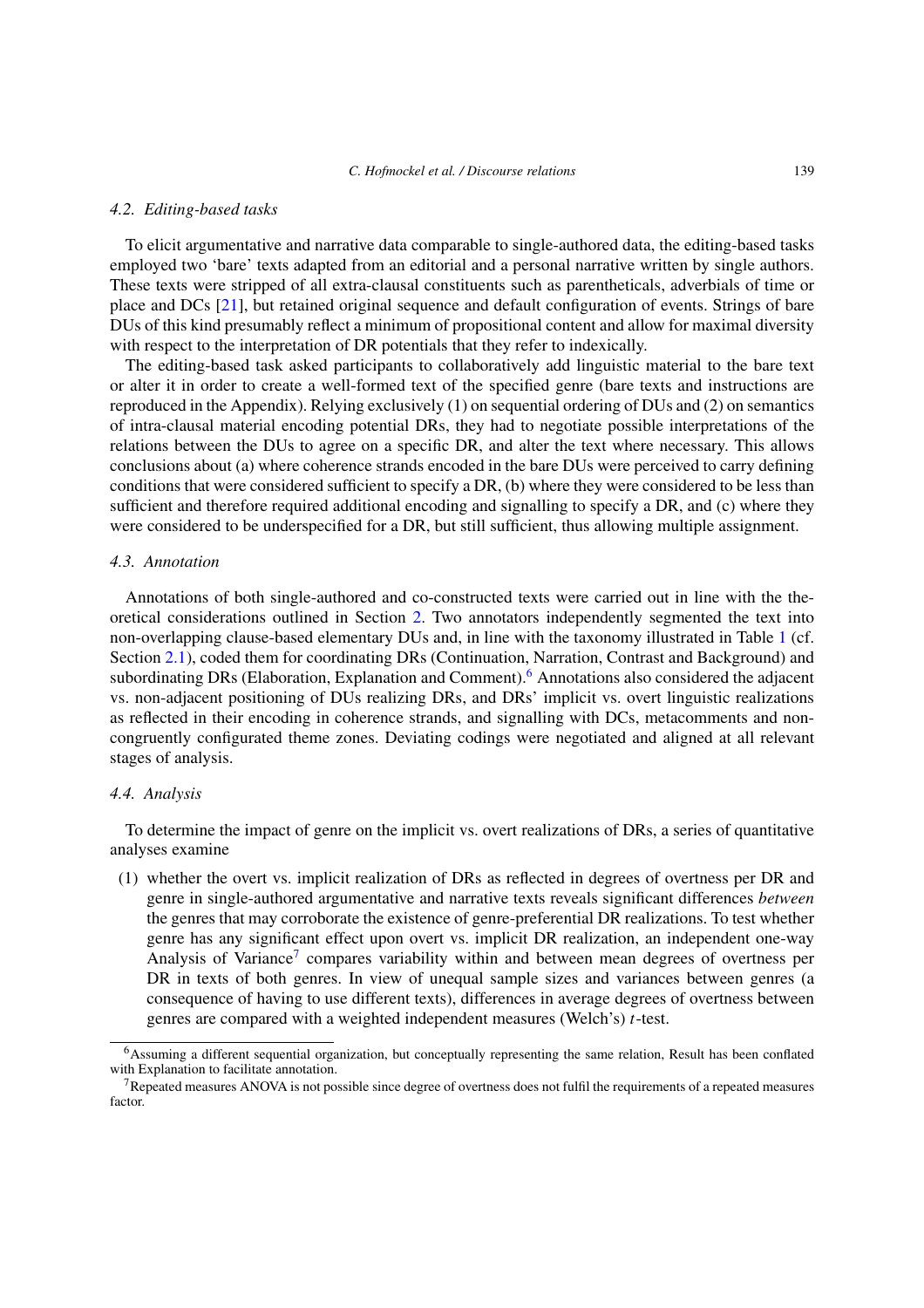#### 140 *C. Hofmockel et al. / Discourse relations*

- (2) whether there are significant differences between single-authored and co-constructed texts *within* the two genres with respect to degrees of overtness. This may corroborate or refute the assumed impact of genre on DR realization depending on whether co-constructed data show similarities or deviations from the genre-preferential variation derived from analysis of single-authored data. As above, an independent one-way ANOVA examines the general influence of genre on degrees of overtness in co-constructed data; to compare the degrees of overtness of individual DRs in singleauthored data with those in co-constructed data, one-sided *t*-tests compare dyads' means with the expected means derived from single-authored data.
- (3) in what way degrees of overtness behave with respect to adjacent vs. non-adjacent positioning across genres and modes of production. Chi-squared tests accounting for the low number of categories examine differences between genres and modes of production.

Because some DRs (Background and Narration) do not occur in all genres and/or modes of production, they may not be considered in all quantitative analyses – especially in statistical analyses that can only take into account DRs that occur in both modes of production/genres – but will be considered in reports on overall degrees of overtness.

# <span id="page-9-0"></span>**5. Results**

Annotation of single-authored and co-constructed narrative and argumentative texts finds 1,485 DRs across genres and production modes, with DRs in single-authored texts making up 80% of all DRs  $(N = 1.189)$ . Despite unequal sample sizes, proportional representation of counts reveals systematic differences both between the genres under consideration and between the two modes of production, as reflected in Fig. [1:](#page-9-1) within and across production modes, narratives appear to show an overall higher degree of overtness than editorials. Moreover, the overall degrees of overtness seem to be lower in coconstructed texts than in single-authored texts.



<span id="page-9-1"></span>Fig. 1. Degrees of overtness in single-authored and co-constructed editorials and narratives.<sup>8</sup>

<span id="page-9-2"></span><sup>8</sup>Ns on the vertical axis and tops of columns indicate degrees of overtness as percentages. Ns provided in the columns represent raw Ns of occurrence. Background, which is not individually considered in the analysis, is not represented.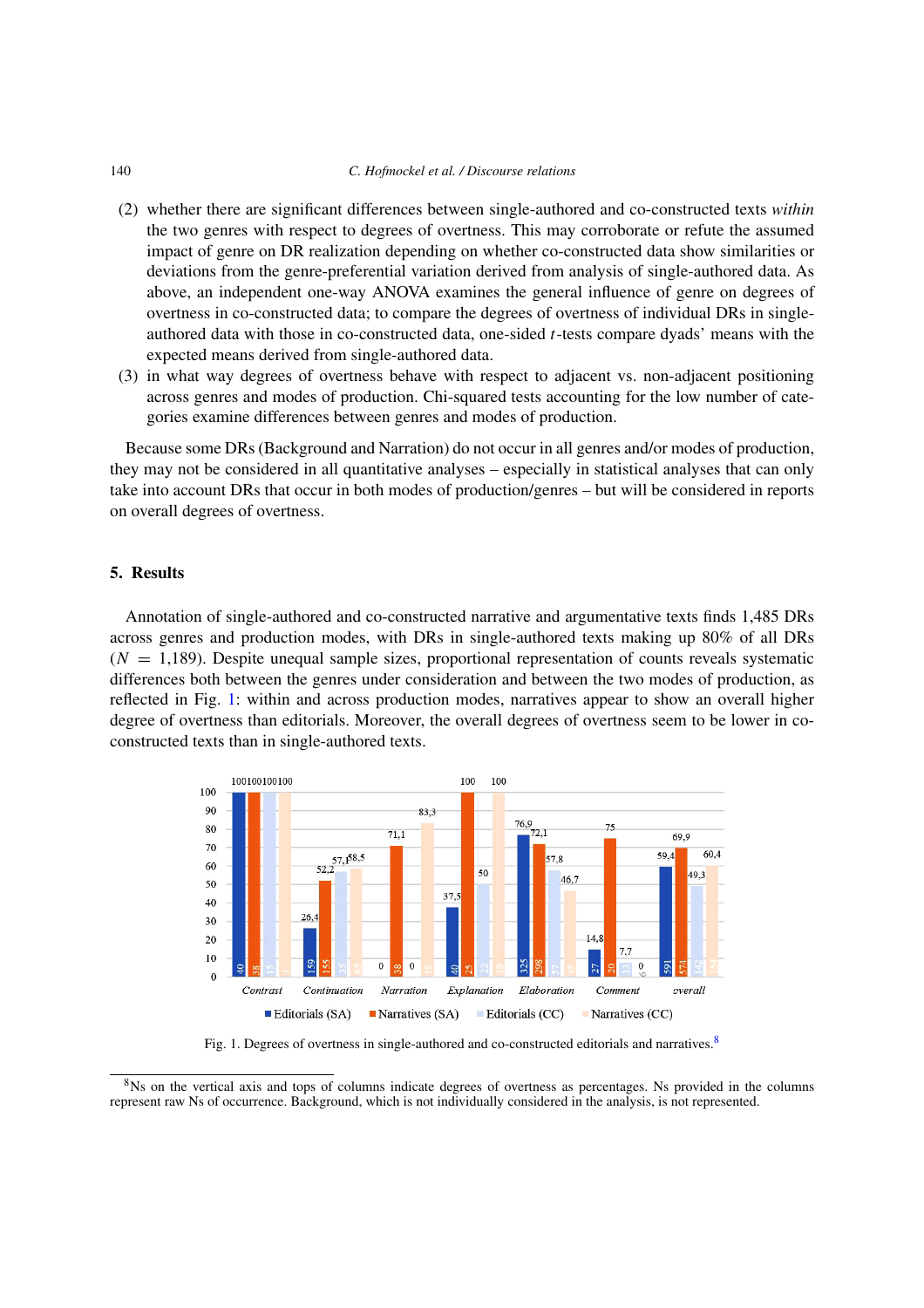<span id="page-10-0"></span>

| DR           | Means<br>(Editorials) | Means<br>(Narratives) |         | df    |          |
|--------------|-----------------------|-----------------------|---------|-------|----------|
| Contrast     |                       |                       | -       |       |          |
| Continuation | 0.24                  | 0.54                  | 4.65    | 16.96 | < 0.001  |
| Explanation  | 0.45                  | 0.96                  | 2.84    | 7.50  | < 0.05   |
| Elaboration  | 0.78                  | 0.75                  | $-2.60$ | 16.69 | < 0.05   |
| Comment      | 0.12                  | 0.84                  | 5.88    | 14.99 | < 0.0001 |

Table 3 Differences per DR in means of degrees of overtness between single-authored editorials and single-authored narratives

The test value *t* is an indicator of significant difference between the means of two populations (here: genres). Narration, due to zero occurrences in the argumentative data, is not considered here.

#### *5.1. Degrees of overtness in single-authored data*

An independent one-way ANOVA comparing degrees of overtness in single-authored editorials and narratives finds a significant impact of genre  $(F(1, 17) = 51.82, p < 0.0001)$ , with narratives exhibiting higher overall degrees of overtness (79.8%) than editorials (51.6%). This is also supported by a weighted independent measures *t*-test between genres that is not confined in terms to DRs and considers all realizations  $(t(218.5) = 3.20, p < 0.01)$ . Proportionally, the distribution of overt realizations is found to be significantly unequal in both genres, i.e. at least one DR shows a different distribution than the others  $(\chi^2(5) = 51.838, p < 0.0001$  for personal narratives;  $\chi^2(4) = 170.65, p < 0.0001$  for editorials). Independent measures *t*-tests between genres for individual DRs are reported in Table [3.](#page-10-0) These disclose significant differences between the genres for Comment, Continuation, Explanation and Elaboration. All show lower degrees of overtness in editorials than in narratives, with the exception of Elaboration, which is realized more overtly in editorials. Contrast is realized overtly throughout in both genres.

### *5.2. Degrees of overtness in single-authored and co-constructed data*

An independent one-way ANOVA comparing co-constructed editorials and narratives finds that differences between genres in terms of degrees of overtness are also significant in the co-constructed data  $(F(1, 17) = 8.13, p < 0.05)$ , with the narrative genre showing a higher degree of overtness (64.9%) than the argumentative one (61.4%). This is again confirmed by a weighted independent measures *t*-test with  $t(196.36) = -2.69$ ,  $p < 0.01$ . Proportion tests again provide evidence that the distribution of overt realizations of at least one DR differs from the overall distributions of all others' in both editorials  $(\chi^2(4) = 27.122, p < 0.0001)$  and narratives  $(\chi^2(5) = 25.331, p < 0.001)$ .

Table [4](#page-11-0) reports the results of *t*-tests between expected means derived from single-authored data and the means per dyad in co-constructed data; these provide information on whether the degrees of overtness that are found for individual DRs in co-constructed texts correspond to those found in single-authored texts. As in single-authored texts, Contrast is realized overtly in co-constructed datasets throughout. In data for the argumentative genre, mean degrees of overtness for DRs Explanation and Comment in co-constructed texts are comparable to those from single-authored data. For DRs Continuation and Elaboration, however, mean degrees of overtness differ significantly from those expected on the basis of single-authored texts. In the narrative genre, mean degrees of overtness for DRs Continuation, Narration and Explanation in co-constructed texts are comparable to those from single-authored data, but show significant differences with DRs Elaboration and Comment.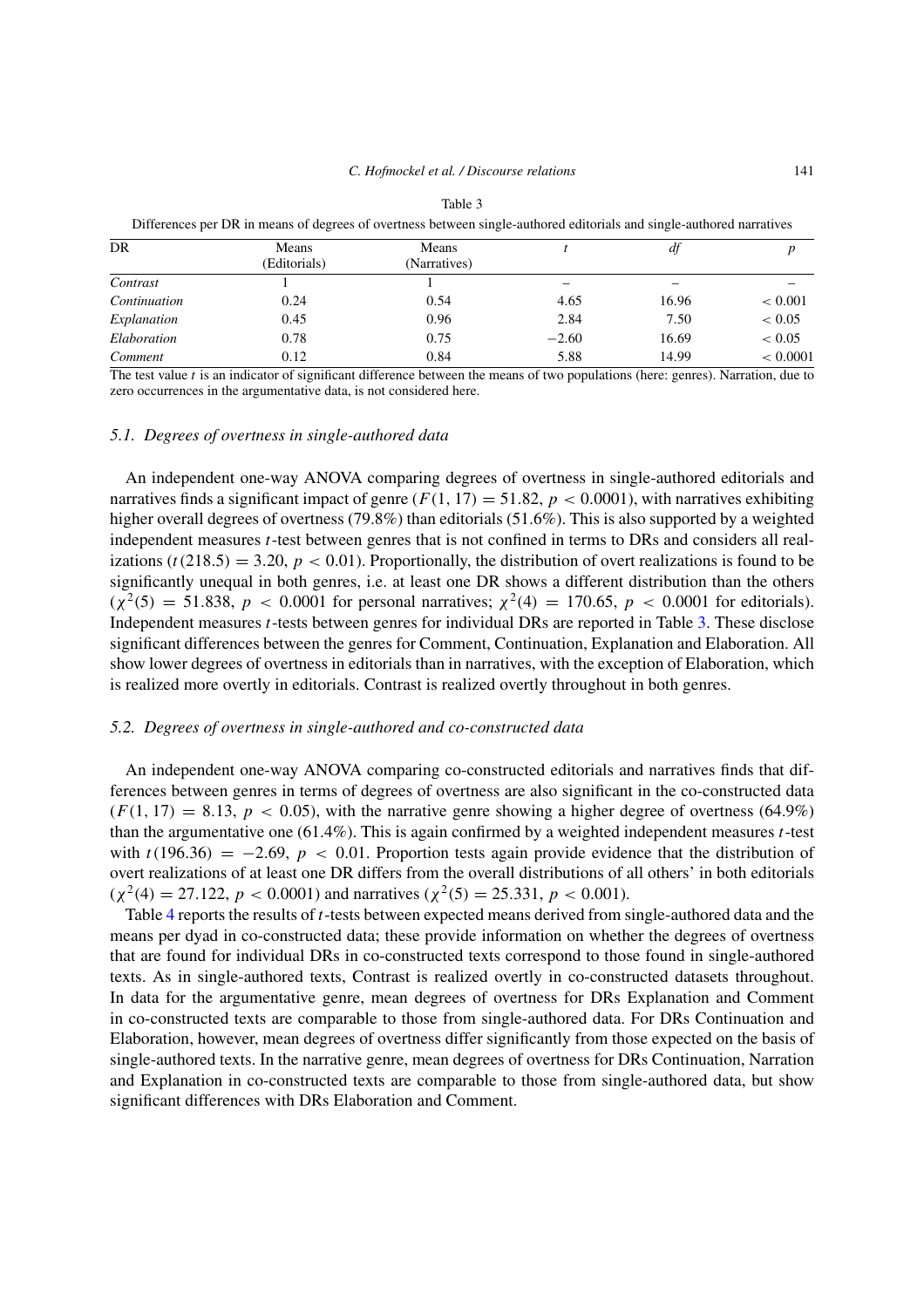|  | × |  |
|--|---|--|
|--|---|--|

<span id="page-11-0"></span>Differences per DR between means of degrees of overtness of co-constructed texts and expected means from single-authored texts

| <b>DR</b>        | Genre             | Means<br>$(co-constr.)$ | Means<br>(expected) |          | df  | p        |
|------------------|-------------------|-------------------------|---------------------|----------|-----|----------|
| Contrast         | Editorials        |                         |                     |          |     |          |
|                  | <b>Narratives</b> |                         |                     |          |     |          |
| Continuation     | Editorials        | 0.57                    | 0.24                | 3.05     | 8   | < 0.05   |
|                  | <b>Narratives</b> | 0.59                    | 0.54                | 0.62     | 9   | 0.55     |
| <b>Narration</b> | Editorials        | n/a                     | n/a                 | n/a      | n/a | n/a      |
|                  | <b>Narratives</b> | 0.83                    | 0.70                | 1.20     | 9   | 0.26     |
| Explanation      | Editorials        | 0.37                    | 0.45                | $-0.59$  | 8   | 0.57     |
|                  | <b>Narratives</b> | 0.95                    | 0.96                | $-0.19$  | 9   | 0.86     |
| Elaboration      | Editorials        | 0.39                    | 0.78                | $-10.04$ | 8   | < 0.0001 |
|                  | <b>Narratives</b> | 0.39                    | 0.75                | $-4.39$  | 9   | < 0.005  |
| Comment          | Editorials        | 0.06                    | 0.12                | $-1.07$  | 8   | 0.32     |
|                  | <b>Narratives</b> | 0.14                    | 0.84                | $-4.91$  | 6   | < 0.005  |

Table 5

<span id="page-11-1"></span>Degrees of overtness in adjacently and non-adjacently realized DRs in single-authored and co-constructed editorials and narratives

| DR           | Editorials<br><b>Narratives</b><br>(single-authored)<br>(single-authored) |              | Editorials<br>(co-constructed) |           | <b>Narratives</b><br>(co-constructed) |           |      |                |
|--------------|---------------------------------------------------------------------------|--------------|--------------------------------|-----------|---------------------------------------|-----------|------|----------------|
|              | $\%$                                                                      | (total $N$ ) | %                              | (total N) | $\%$                                  | (total N) | $\%$ | $($ total $N)$ |
| adjacent     | 67.8                                                                      | (468)        | 73.2                           | (462)     | 51.2                                  | (121)     | 66.1 | (127)          |
| non-adjacent | 27.6                                                                      | (123)        | 55.2                           | (136)     | 38.1                                  | (21)      | 48.1 | (27)           |
| overall      | 59.4                                                                      | (591)        | 69.9                           | (598)     | 49.3                                  | (142)     | 60.4 | (154)          |

For single-authored narratives, Table [5](#page-11-1) also factors in the DR of Background, which is not individually considered in the analysis and therefore not represented in Fig. [1,](#page-9-1) and yields, for this reason, a higher overall *N* of DRs than Fig. [1.](#page-9-1)

#### *5.3. Degrees of overtness and adjacency*

Table [5](#page-11-1) indicates how degrees of overtness behave across genres and modes of production with respect to adjacent vs. non-adjacent positioning of DUs realizing DRs. Degrees of overtness vary considerably between adjacently and non-adjacently positioned DRs<sup>9</sup> in single-authored data of both genres ( $\chi^2(1)$  = 64.92,  $p < 0.0001$  for editorials;  $\chi^2(1) = 15.96$ ,  $p < 0.0001$  for narratives), with less variation in the co-constructed ones ( $\chi^2(1) = 1.24$ ,  $p = 0.27$  for editorials;  $\chi^2(1) = 2.05$ ,  $p = 0.15$  for narratives).

While the overall proportion of adjacently and non-adjacently positioned DRs is relatively homogeneous across all data (80.3% in argumentative vs. 78.2% in narrative data), genres differ with respect to their preferences for degrees of overtness of DRs in (non-)adjacently positioned DUs. In both adjacently and non-adjacently positioned DRs in narrative data, higher degrees of overtness are encountered than in the argumentative data. In single-authored editorials, overt realization is preferred in adjacently positioned DRs, but dispreferred in non-adjacently positioned DRs. Single-authored narratives always favour overt realizations, with degrees of overtness being higher in adjacently than in non-adjacently positioned DRs. Co-constructed data repeat the overall tendencies of single-authored data, but have lower

<span id="page-11-2"></span> $9$ For simplification, the remainder of the paper employs the technically incorrect formulation "(non-)adjacently positioned DR" to refer to (non-)adjacently positioned DUs realizing DRs.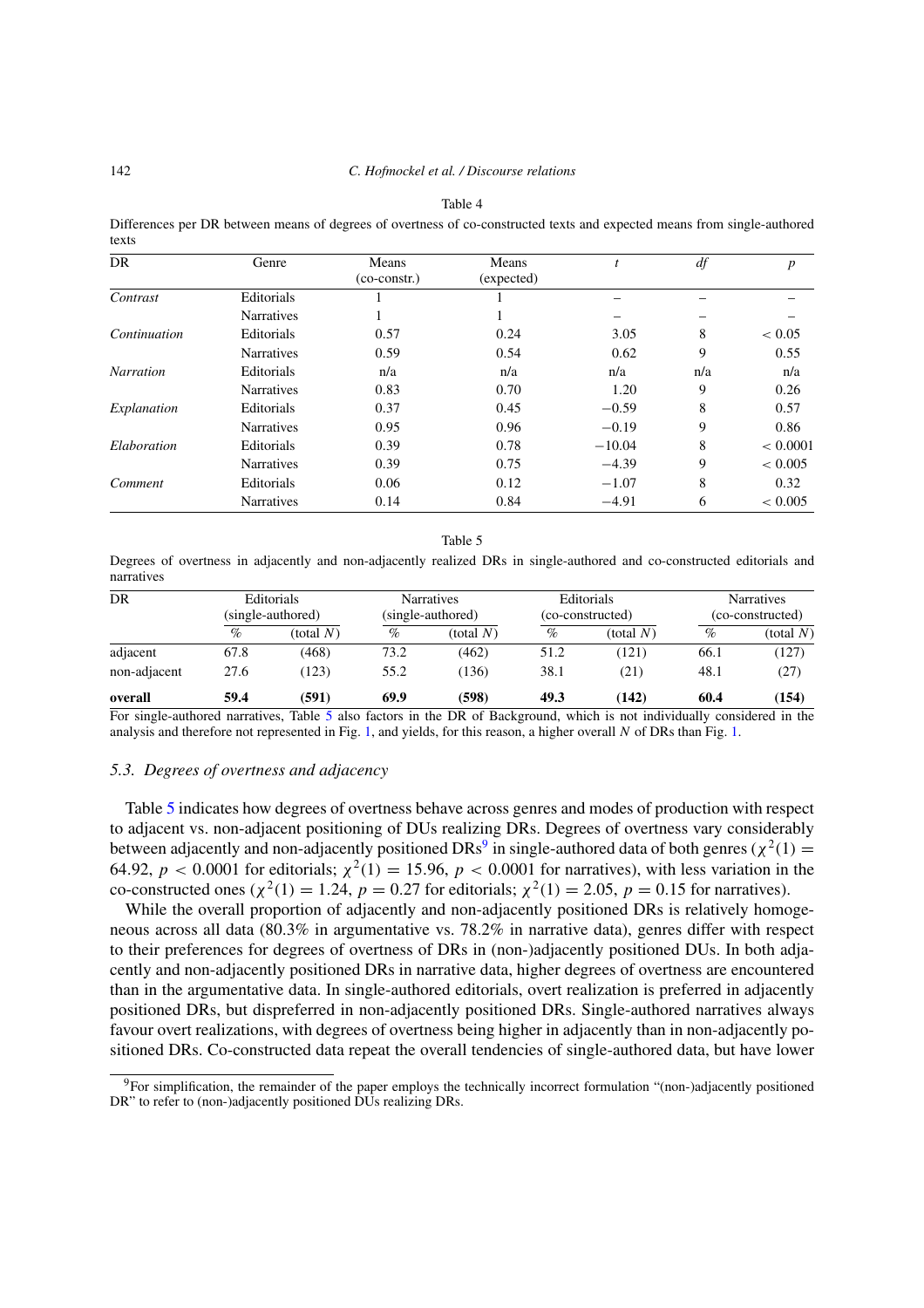overall degrees of overtness, except for non-adjacent DRs in editorials, which show a higher degree of overtness in co-constructed than in single-authored data.

While degrees of overtness of adjacent DRs show no remarkable variation based on genre, neither for single-authored nor for co-constructed data, significant genre differences in degrees of overtness are encountered for non-adjacent DRs within single-authored data, with narratives showing significantly stronger preferences than editorials for overt realizations of DRs in non-adjacent position ( $\chi^2(1) = 8.92$ ,  $p < 0.005$ ). These differences are not discovered with co-constructed texts ( $\chi^2(1) = 1.17$ ,  $p = 0.28$ ).

#### *5.4. Summary*

The results of quantitative analyses of single-authored data reveal systematic differences in the variation of degrees of overtness between editorials and personal narratives: in general, argumentative data yield lower degrees of overtness than narrative data, with differences most noticeable for Comment, Continuation and Explanation, and within adjacently positioned DRs; Elaboration is the only DR with a significantly higher degree of overtness in single-authored editorials.

Comparisons of single-authored texts with co-constructed texts show that joint productions are less overt than the single-authored data, but mirror their overall preferences for the encoding and signalling of DRs: with the exception of Elaboration, all DRs are realized in argumentative data with lower degrees of overtness than in narrative data; Contrast is realized overtly throughout, irrespective of genre. Tests of individual DRs per genre reveal that mean degrees of overtness in co-constructed narratives echo those of single-authored narratives for Contrast, Continuation, Narration and Explanation, but are significantly lower for Elaboration and Comment. Within argumentative data, co-constructed editorials mirror single-authored editorials with respect to the realization of Contrast, Explanation and Comment, but Elaboration is realized significantly less overtly, and Continuation significantly more overtly, than in single-authored texts of a comparable genre.

# <span id="page-12-0"></span>**6. Discussion**

Results from the quantitative analyses show that the systematic differences in the variation of degrees of overtness between single-authored editorials and personal narratives largely also bear out in the coconstructed data: while joint productions are less overt, they tend to display similar preferences for the encoding and signalling of DRs. We assume that the lower degrees of overtness in the co-constructed data may result from the particular nature of the editing based tasks, requiring participant dyads to negotiate their linguistic realization of the connectedness of the bare DUs. The "final product" of their jointly edited texts does not reflect instances where the bare units were considered to be sufficiently connected, but only those where they required additional signals. This seems to hold for all DRs but Contrast, which is overt throughout the data, and Continuation, which prefers implicit realization in the single-authored, but not in the co-constructed editorials. Typical realizations of Continuation in the argumentative data are illustrated in excerpts (4) and (5), respectively representing single-authored and co-constructed realizations. In (4), Continuation between DUs 1 and 2 is realized implicitly, with referential continuity encoded in pronoun 'they' and temporal continuity including continuity in modality ('can help' – 'already consider'). In (5), Continuation, which was already encoded in temporal-aspectual continuity as well as in several strands of lexical coherence, was supplemented by the participant dyad with temporal adverbials 'for decades' and 'over the last few years', thus creating parallel non-congruently configurated theme zones which additionally signal the DR overtly.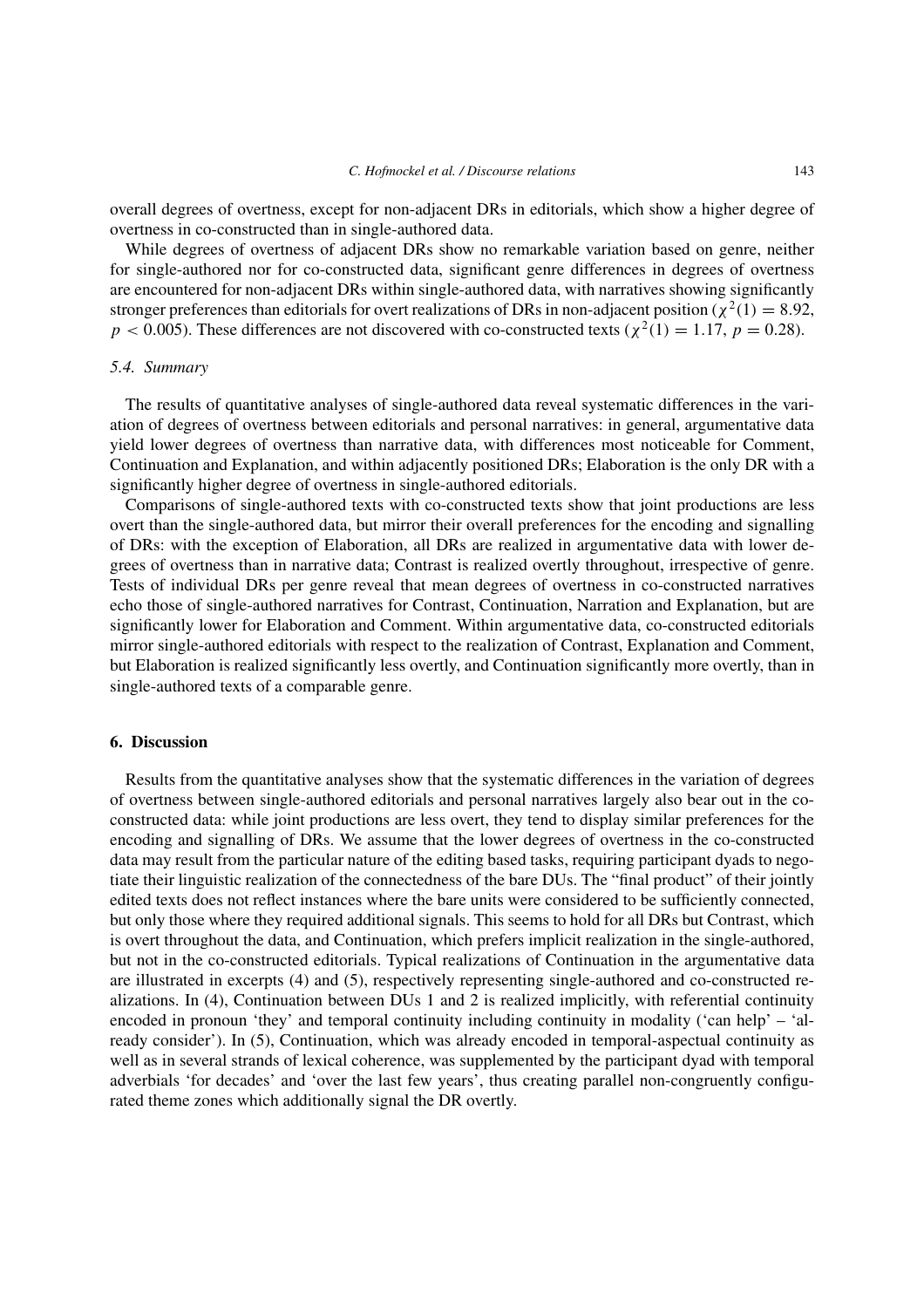<span id="page-13-0"></span>

| DR              | Editorials | <b>Narratives</b> |
|-----------------|------------|-------------------|
| Contrast        | 100        | 100               |
| Continuation    | 32         | 54                |
| Narration       | n/a        | 75.9              |
| Explanation     | 41.9       | 100               |
| Elaboration     | 74         | 68.8              |
| Comment         | 12.5       | 57.7              |
| adjacent DR     | 64.3       | 71                |
| non-adjacent DR | 29.2       | 53.7              |
| overall         | 57.4       | 67.9              |

- (4) Obesity/1 [This is where local councils *can help*.]
	- Obesity/2 [They *already consider* APPLICATIONS for alcohol licenses carefully,]
- (5) arg#3/11 [{**For decades**,} FOREIGN LANGUAGE LEARNING at British SCHOOLS *has been* in DE-CLINE]
	- arg#3/12 [{**Over the last few years**,} the number of UNIVERSITIES offering degrees in MODERN LANGUAGE *has* PLUMMETED.]

It remains unclear why the preferences with respect to the realization of Continuation in editing-based tasks differ from preferences of single-authored texts in the dataset of editorial to the extent that has been observed. Participant dyads may be attempting to be more precise in their argumentation, whereas authors of single-authored media texts might wish to remain diplomatically unclear at some stages in their argument.

Ignoring Continuation as an outlier that is due to the format of production rather than to the genre, the variation in degrees of overtness that is derived from the analysis of the single-authored editorials arguably also bears out in co-constructed texts. This corroborates the hypothesis that genre functions as an important constraint on DR realization leading to genre-specific degrees of overtness. The variation of degrees of overtness across modes of production may thus be considered as reflective of genre-preferential patterns of DR realization for the genres examined. These genre-preferential degrees of overtness are summarized in Table [6,](#page-13-0) based on degrees of overtness calculated across modes per genre. The following sections discuss the genre-preferential degrees of overtness of individual DRs with a focus on the DRs' roles in argumentative discourse.

## *6.1. Contrast*

Whereas all other DRs show variable patterns of realization, Contrast in our data is always realized overtly with non-propositional material, i.e. DCs, metacomments and/or pragmatic word order. Since it is additionally encoded in coherence strands throughout, most prominently in antonymic lexical relations and shifts in temporal continuity, it is overspecified by default. This becomes particularly clear if we take into consideration that in both narrative and argumentative editing-based tasks Contrast is always supplemented with overt signals despite generally being encoded in proposition-anchored coherence strands of the bare DUs.

A typical example is provided in (6), an argumentative sequence from a co-constructed editorial in which the Claim in arg#2/2 is rebutted through arg#2/3. In carrying out their task, the dyad who produced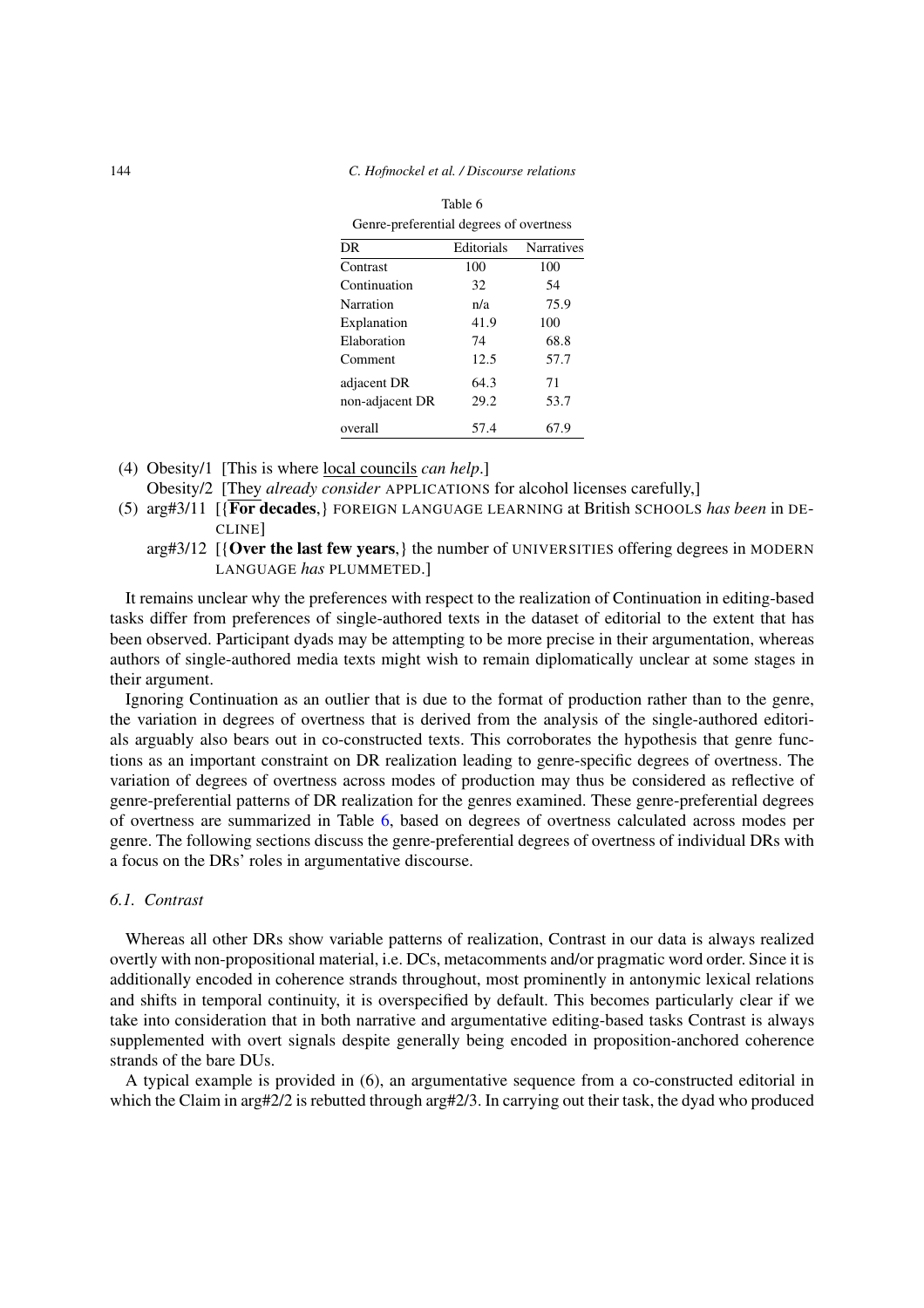excerpt  $(6)$  supplements Contrast, which is encoded in topic and referential continuity ('London' – 'it'), temporal discontinuity ('was' – 'is') and lexical antonymy ('dowdy'; 'stale' – 'exciting'), with two overt signals: contrastive DC 'but' and two parallel fronted temporal adjuncts and lexical antonyms 'in the past' and 'now', which additionally encode temporal discontinuity.

(6) arg#2/2 [{**In the past**} London *was* a DOWDY place of tea-houses and STALE rock cakes.] arg#2/3 [{**But now**,} it'*s* MUCH MORE EXCITING.]

Overspecified Contrast may be preferred by argumentative genres for reasons of salience since Contrast, in view of its defining condition of semantic dissimilarity, may take over important argumentative Attack functions like antithesis, realizing Undercut moves, or concession, realizing Rebuttal as in (6). However, the consistent supplementation of coherence strands with overt signals in both editorials and narratives suggests that realization of Contrast is overspecified by default; in other words, its realization is not primarily constrained by the genre, but by its semantics, leading to an overspecified, and thus overt, realization regardless of context.

# *6.2. Elaboration*

Apart from Contrast, Elaboration is the only DR that shows relatively similar degrees of overtness across genres, exhibiting preferences for overt realization in both editorials and narratives, with a slightly higher degree of overtness in editorials. In Elaboration, a DU offers additional information about one of the referents in a preceding DU, making it a fairly prominent DR in argumentative discourse. There, it may be assigned the argumentative functions of adding supportive detail or providing an example, thus correlating with Support moves, or of adding additional detail that may result in the rebuttal of an argument, thus correlating with Rebuttal moves.

In excerpt (7), for instance, Elaboration between 1 and 2 is encoded in mereological topic specification between 'Hizbullah' and 'the Bekaa raid', temporal/aspectual overlap ('is' – 'may have been') and various strands of lexical coherence, and signalled overtly with the fronted adverbial 'as such', particularizing the role of the Bekaa raid. Within the argumentative sequence, the constraints of the genre guide interlocutors to assign the argumentative function of Support to the pair of DUs related through Elaboration.

- (7) Lebanon/1 [[There *is* no doubt that HIZBULLAH sees itself as the victor in the CONFLICT] [and this in itself *is* a provocation to an ISRAELI government which is under pressure at home to show it can still protect its territory.]]
	- Lebanon/2 [**As such**, the BEKAA raid *may have been* a symbolic exception to a policy of compliance with the UN RESOLUTION, rather than a disturbing indication of flagrant BREACHES to come.]

Elaboration having similar degrees of overtness across genres may not necessarily be due to its semantics, as with Contrast, but rather to both genres requiring overt signalling of the DR in order to ensure activation of the relevant defining conditions and thus assignment of a DR that introduces a lower level of discourse. In (7), for example, the non-signalling of Elaboration might guide interlocutors to assign the DR Continuation with the argumentative function of "multiple support" [\[26\]](#page-20-0), that is of DU 1 and 2 realizing two independent arguments on the same level rather than a sequence of Claim and Support move.

Similarly, Elaboration may need to be marked overtly in narrative discourse to ensure the speakerintended interpretation. This is shown in (8), where adverbial 'more particularly' signals the defining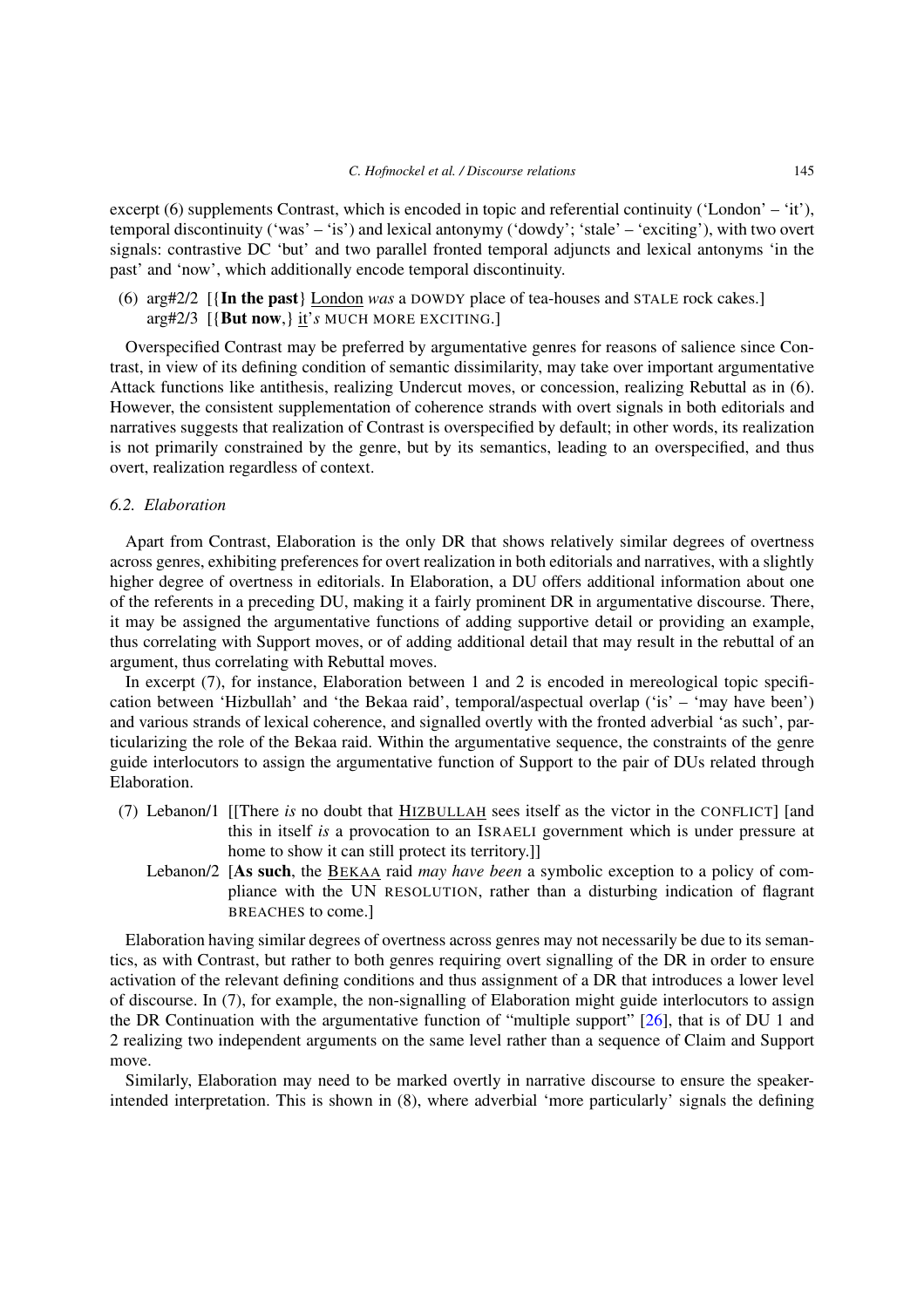#### 146 *C. Hofmockel et al. / Discourse relations*

condition of topic specification for Elaboration overtly, with narr#5/4 introducing a lower level of discourse rather than keeping the discourse on the same level – a potential interpretation of connectedness of the bare DUs that is reflected in excerpt (9), where the dyad assigned Continuation.

- (8) narr#5/3 [His job *involves* working for SENSHU as an ENGLISH LANGUAGE COORDINATOR.] narr#5/4 [{**More specifically**,} he *provides* TRANSLATIONS and revisions to CORRESPONDENCES sent between SENSHU and its affiliated universities, along with teaching weekly tutorial ENGLISH courses.]
- (9) nar#9/3 [He *works* for SENSHU as an ENGLISH LANGUAGE COORDINATOR] nar#9/4a [{**and** (he) **also**} *provides* TRANSLATIONS and revisions to CORRESPONDENCES sent between SENSHU and other universities,

# *6.3. Continuation*

Unlike Elaboration, Continuation, which is defined by topic identity in the DUs it relates, shows differences between the genres under consideration. Whereas the genre of editorial prefers Continuation to be realized implicitly with relatively low degrees of overtness, narratives show a preference for higher degrees of overtness (cf. excerpt (9)). Although Continuation, unlike Contrast, Elaboration or Explanation/Result, does not seem to show any clear co-occurrences with argumentative moves according to Stede et al. [\[34](#page-20-8)], its frequent occurrences in our argumentative data suggest that it is nevertheless prominent in argumentation.

The typically implicit realization of Continuation in the argumentative genre is illustrated in excerpt (4), above, and in (10), from a co-constructed text. Although one motivation for Continuation to be realized implicitly in editorials may be the author's preference for remaining diplomatically unclear (see above), data suggests that the argumentative genre may generally prefer the defining conditions of Continuation to be encoded in coherence strands and lexical material only. An example is shown in (10), where 'an additional concern' indexes Continuation, supplementing temporal/aspectual coherence ('has plummeted' – 'has hit') and lexical coherence strands. On the level of argumentation, the lexical index 'an additional concern' fulfils the function of a linguistic indicator for a multiple support structure in which arg#3/12 and arg#3/14 realize independent arguments for the conclusion that British students are losing interest in foreign language learning.

- (10) arg#3/12 [{**Over the last few years**,} the number of UNIVERSITIES offering degrees in MODERN LANGUAGE *has* plummet*ed*.]
	- arg#3/14 [[{AN ADDITIONAL CONCERN is the fact that}] [the number of PUPILS taking traditional MODERN FOREIGN LANGUAGES for their A-Levels *has hit* its lowest point since the mid-90s.]]

# *6.4. Explanation/Result and Comment*

The preferences of argumentative and narrative genres seem to differ most for Explanation (conflated in our analyses with Result) and Comment. Defined by causal connectivity and temporal order, Explanation and Result express a cause-result relationship between two DUs that may argumentatively function as a sequence of Claim and Support move (Explanation) or of Support move and Claim (Result). Our data suggests a preference of Explanation for implicit realization in the genre of editorial, but for exclusively overt realization in narratives, as illustrated in excerpts (11) and (12), respectively from an argumentative and a narrative context. With referential continuity ('It' – 'Mahmoud Ahmadinejad') and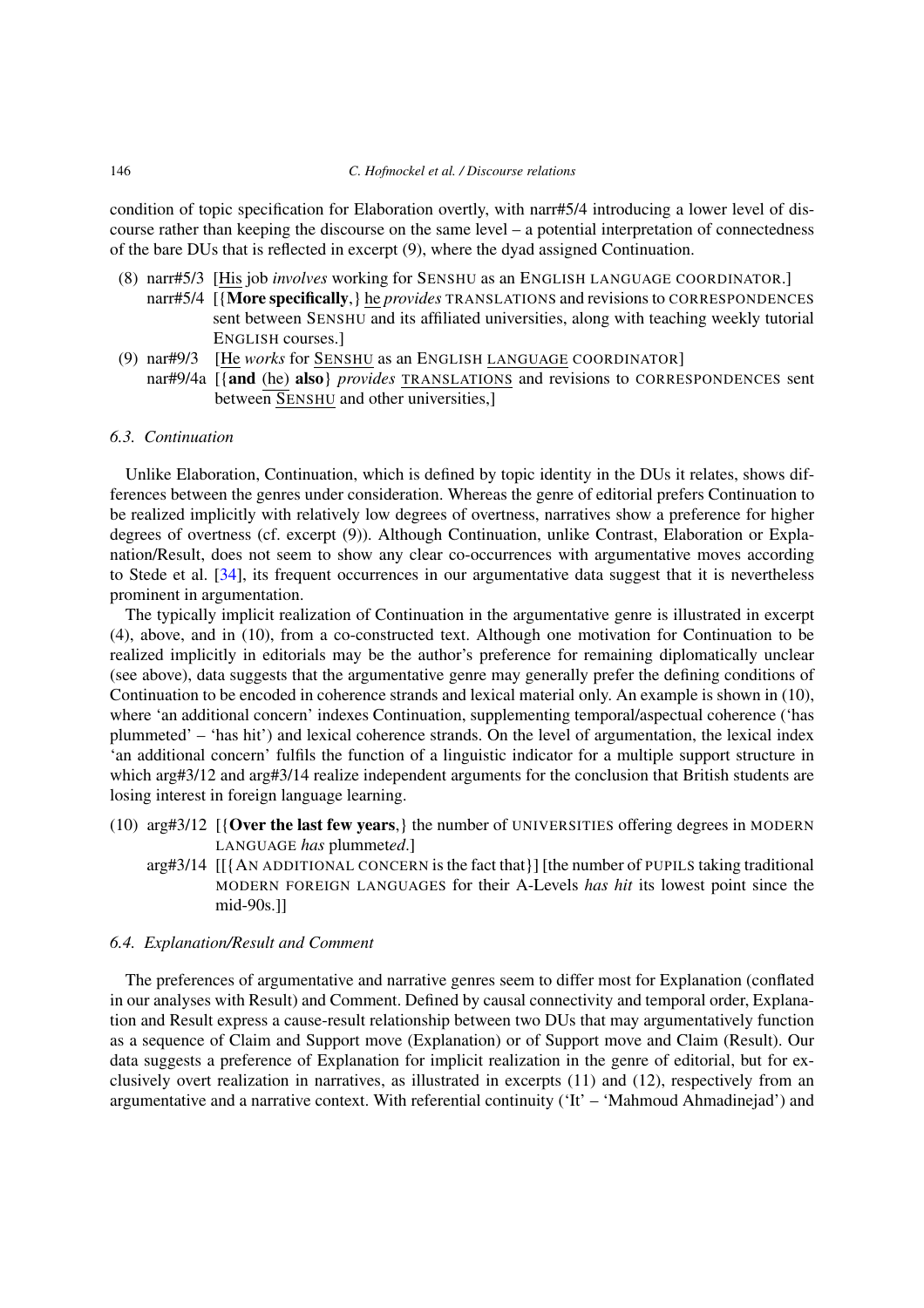temporal and aspectual coherence ('is operating' – 'has been conducting') as the only carriers of defining conditions of Explanation linking DUs 1 and 2, (11) shows an argumentative sequence of Claim and Support and reflects the preferred implicit realization of the DR in the editorials. Explanation in (12), encoded in referential, temporal and aspectual continuity, and is signalled through discourse connective *because*, reflecting its preferred realization in the narrative data.

- (11) Iran/1 [[It (Iraq) *is* certainly operat*ing* –] [as Chatham House puts it in a timely new report,] [– in an atmosphere of "confident ease."]]
	- Iran/2 [[Mahmoud Ahmadinejad, the hardline president, *has been* conduct*ing* an energetic charm offensive] [in which much attention has been paid to his twinkling eyes and domestic popularity]]
- (12) 1 [**Well** would you believe it;]
	- 2 [I have failed the EXAM again.]
	- 3 [[I wouldn't *have* mind*ed*] [**because** it'*s not* such a favourite SUBJECT of mine,] [**but** *...* ]]

Genre-preferential degrees of overtness that are very similar to those of Explanation were encountered for Comment, which is defined by a DU selecting another one as its topic. In argumentative genres, Comment may be assigned the argumentative function of supporting a premise or argument or of concluding. Like Explanation, it strongly favours implicit realization in the editorials, and has a preference for overt realization in the narratives. We assume that the different preferences of narrative and argumentative genre with respect to the overt vs. implicit realization of Explanation and Comment arise from genre-specific expectations and their respective inferential schemata [\[19](#page-20-10)].

In narrative discourse, interlocutors by default consider a sequence of DUs as representing temporally unfolding events that are linked through the DR Narration; DRs that indicate deviations from this narrative sequence, such as Comment and Explanation, thus require overt marking, and lead throughout our data to significantly higher degrees of overtness for these DRs in narrative texts in comparison to argumentative texts. In argumentative discourse, on the other hand, interlocutors are prone to producing/interpreting sequences of DUs as being linked causally (rather than temporally or continuatively, for instance). For this reason, it seems redundant to signal DRs such as Explanation or Comment fulfilling argumentative functions of Support overtly in argumentative discourse.

# *6.5. Adjacency*

The impact of genre-specific constraints and expectations for argumentative and narrative discourse with respect to the linguistic realization of DRs and their processing is also reflected in the preference for significantly higher degrees of overtness in the realization of non-adjacently positioned DRs in narrative data as compared to argumentative data: we assume that for personal narratives, non-adjacently positioned DUs realizing DRs prefer overt realization because deviations from the default chronological story line need to be accounted for. The fact that editorials appear to prefer significantly lower degrees of overtness in the realization of non-adjacent DRs, on the other hand, may indicate that the constraints of argumentative discourse guide interlocutors to expect arguments and their constitutive units to not be linearized in a straightforward manner; if lower levels of argumentation are introduced within the argumentative sequence, for instance by Elaboration and Explanation/Result, the overt signalling of these DRs thus may be considered redundant.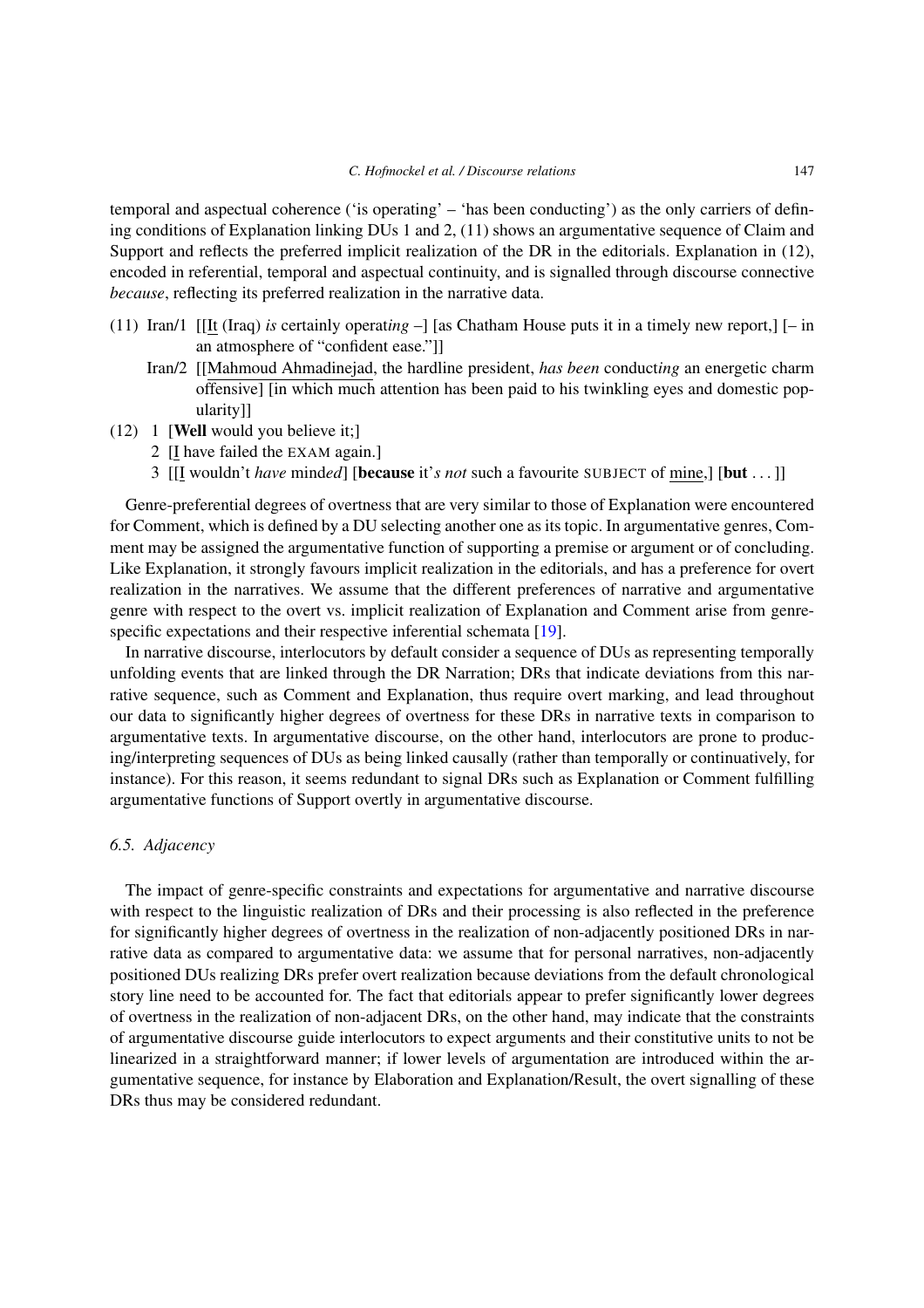#### *6.6. Summary*

Overall, the systematic variation in the overt vs. implicit realization of DRs appears to be influenced mainly by (1) the semantics of DRs, leading to default realizations irrespective of genre, as is the case with Contrast, and (2) genre, leading to genre-preferential degrees of overtness, as is the case with Explanation/Result, Comment, Continuation and Elaboration. Genre-preferential degrees of overtness in the data seem to result from the production and interpretation of DRs being constrained by genres and their inferential schemata, which specify the typical ways for the encoding and signalling of DRs in context that interlocutors may act in accordance or disaccordance with, as is reflected in genre-internal and participant-specific variation.

For the argumentative genre of editorial, the following constraints for the production and interpretation of DRs seem to hold: because the constraints of argumentation guide interlocutors to produce and interpret sequences of DUs as being linked causally, Continuation, Explanation/Result and Comment do not need to be signalled overtly unless a particular argumentative goal is intended at a particular stage in the discourse which requires them to be signalled with discourse connectives and/or pragmatic word order. Elaboration, however, requires overt signalling as it introduces a lower level in the argumentation, e.g. to function as Support that further develops an argument, and needs to be distinguished from Continuation, which would keep the argumentation on the same level, e.g. by introducing an independent argument in multiple Support. Contrast is overspecified by default.

## <span id="page-17-0"></span>**7. Conclusion**

Conceiving of DRs as sociocognitive constructs that are encoded in coherence strands and may additionally be signalled overtly with discourse connectives, metacomments and/or pragmatic word order, this study set out to establish whether argumentative discourse shows genre-specific preferences for overt vs. implicit realizations of DRs by means of a doubly contrastive approach that compared the argumentative genre of editorial with the narrative genre of personal narrative within and across two production modes. Analyses show systematic differences in the variation of degrees of overtness between editorials and personal narratives, supporting the hypothesis of genre-preferential linguistic realization of DRs for all DRs except for Contrast. The primary constraint for linguistic realization of Contrast is semantics, which leads to this DR being encoded and additionally signalled by default. Genre may thus be assigned the status of a macro frame that constrains the production and interpretation of DRs with respect to varying degrees of overtness. In the argumentative genre of editorial, interlocutors tend to produce and interpret sequences of DUs as being linked causally, which is why the DRs of Explanation, Continuation and Comment are signalled overtly only if the local argumentative need arises. Elaboration, by contrast, is signalled with higher degrees of overtness as it introduces a lower level in the argumentative sequence and is thus relevant to argumentative coherence.

As regards annotation, the genre-specific realizations of DRs may contribute to the development of algorithms for the automatic assignment of DRs that may factor in genre-preferential degrees of overtness of DRs and their most frequent overt signals and coherence strands, allowing discourse structure annotation tools to accommodate a higher degree of context- and genre-sensitivity. What is more, due to structural coincidences between argumentative structure and discourse structure, the study of genrespecific variation of overt vs. implicit DR realization may also be relevant to approaches in Argument Mining that aim to predict argumentation structure from discourse structure. Units of analysis of discourse structure and argumentation, we argue, may overlap if the constraints of argumentative discourse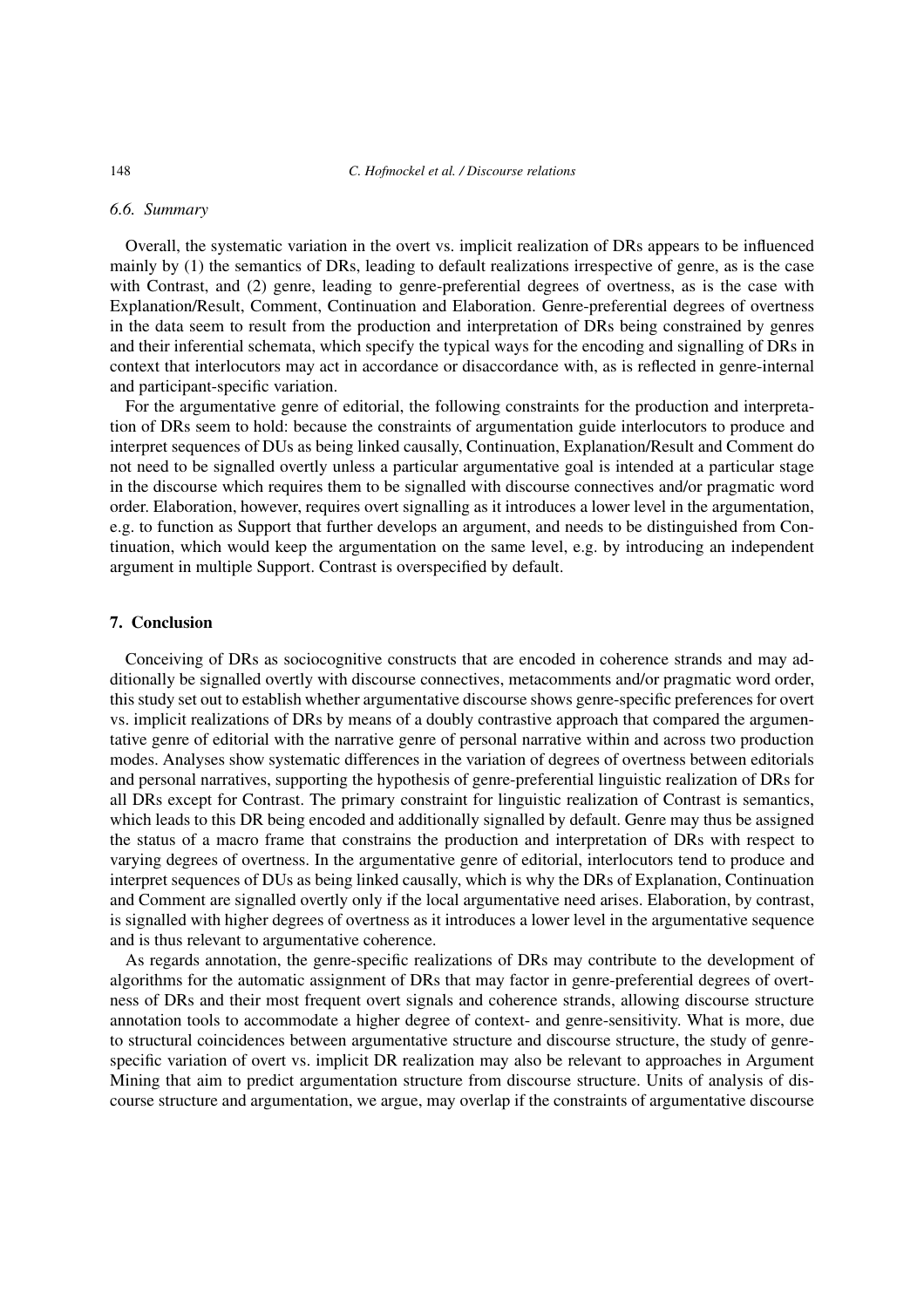guide the assignment of argumentative functions to DUs related by a DR. If annotation is trained specifically on text portions in which the two structures overlap, the preferred coherence strands and overt signals of DRs in the training data may become operationalizable as cues for the automatic annotation of argumentation.

#### **Appendix A. Editing-based task – argumentative discourse**

The following 15 clauses form the backbone of a commentary from the Guardian. Please transform them into a well-formed coherent whole. You may add or delete any linguistic material which you consider necessary, but you may not change the order of the given units:

# **The solitary monoglots**

- 1. the British seem set on isolation from the world
- 2. London was a dowdy place of tea-houses and stale rock cakes
- 3. it's much more exciting
- 4. I can hear people speaking in all the languages of the world
- 5. was that Pashto or Hindi
- 6. I can differentiate Polish from Lithuanian
- 7. I delight in hearing them mingled with snatches of French, German, Spanish, Italian, Japanese
- 8. London has become the capital of linguistic diversity
- 9. one important group seems to be leaving itself out
- 10. students
- 11. foreign language learning at Britain's schools has been in decline
- 12. the number of universities offering degrees in modern languages has plummeted
- 13. an inquiry is under way
- 14. the number of teenagers taking traditional modern foreign languages at A-level fell to its lowest level since the mid-90s?
- 15. it's a paradox

# **Appendix B. Editing-based task – narrative discourse**

The following 19 clauses form the backbone of a short narrative adapted from the University of Nebraska website. Please transform them into a well-formed coherent whole. You may add or delete any linguistic material which you consider necessary, but you may not change the order of the given units:

# **Education abroad – student stories John Smith, College of Business Administration (CBA) Senshu University, Tokyo, Japan, spring 2012**

- 1. John Smith jetted off to Japan to start his career
- 2. He studied abroad at Senshu University
- 3. Smith works for Senshu as an English language coordinator
- 4. He provides translations and revisions to correspondences sent between Senshu and its affiliated universities, along with teaching weekly tutorial English courses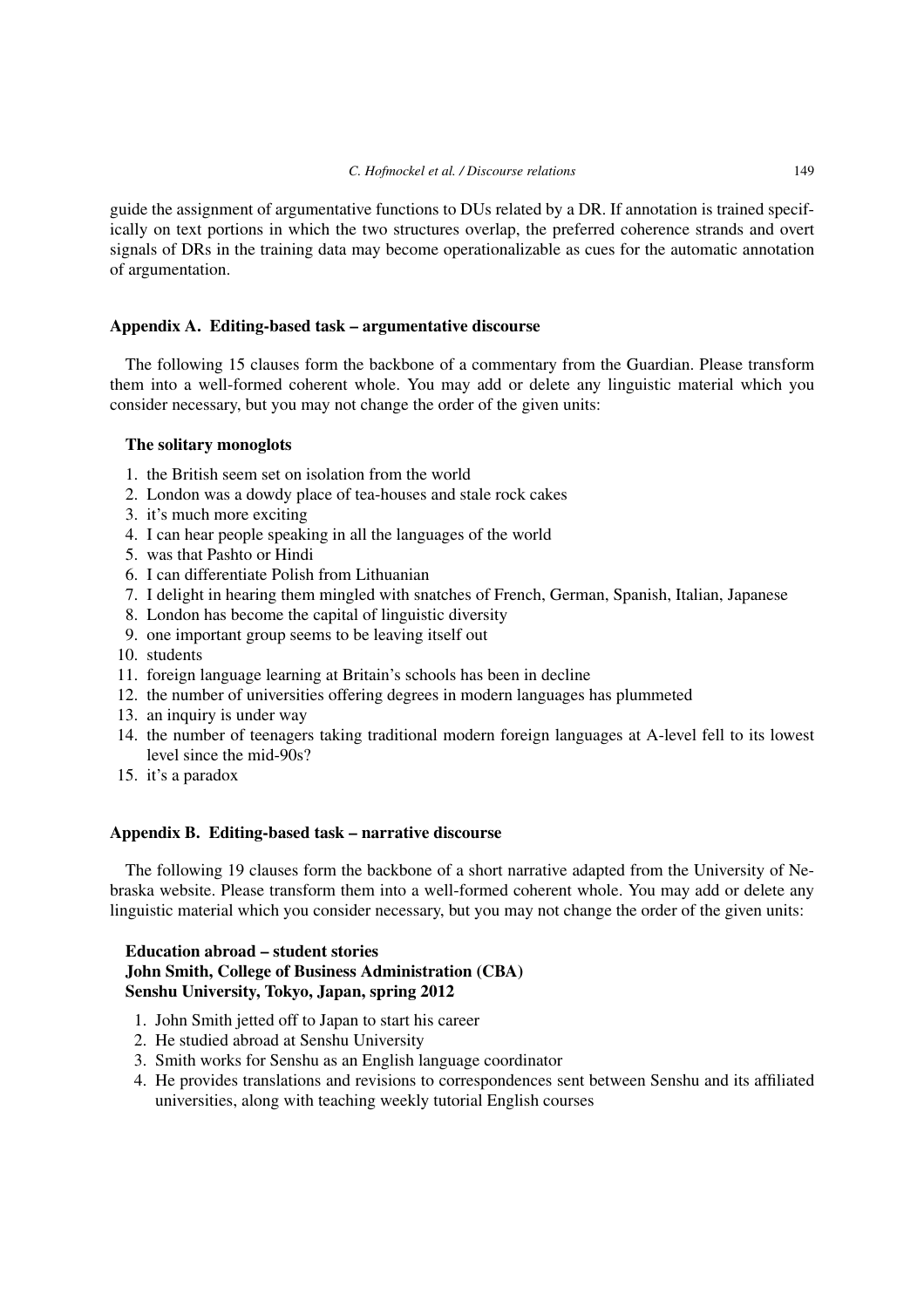- 5. Smith was exposed to Japanese culture through a family friend
- 6. He began to study the Japanese language
- 7. He has had a life-long interest in Japan
- 8. He prepared to work in the world's third largest economy
- 9. He felt his acquisition of the Japanese language would be in vain
- 10. He didn't have a strong grasp of basic business concepts and terminology
- 11. He decided on majoring in international business
- 12. He studied abroad through the College of Business Administration-sponsored exchange program with Senshu University
- 13. Smith learned how to move past cultural differences
- 14. He learned how to build very meaningful relationships
- 15. He became aware of cultural filters
- 16. Cultural filters affect someone's paradigm and viewpoint of certain situations
- 17. He learned more and more about the general viewpoints of Japanese people
- 18. He worked for the CBA Office of Undergraduate Programs as the Senshu study abroad student coordinator
- 19. The relationship he established with Senshu University is what led to him being offered the job prior to graduation

#### **References**

- <span id="page-19-8"></span>[1] J.C. Anscombre and O. Ducrot, *L'Argumentation dans la Langue*, Mardaga, Brussels, 1983.
- <span id="page-19-1"></span>[2] N. Asher and A. Lascarides, *Logics of Conversation*, Cambridge UP, Cambridge, 2003.
- <span id="page-19-13"></span>[3] I. Berzlánovich, M. Egg and G. Redeker, Coherence structure and lexical cohesion in expository and persuasive texts, in: *Constraints in Discourse 3. Representing and Inferring Discourse Structure*, A. Benz, M. Stede and P. Kühnlein, eds, Benjamins, Amsterdam, 2012, pp. 137–164. doi[:10.1075/pbns.223.06ber.](http://dx.doi.org/10.1075/pbns.223.06ber)
- <span id="page-19-14"></span>[4] I. Berzlánovich and G. Redeker, Genre-dependent interaction of coherence and lexical cohesion in written discourse, *Corpus Linguistics and Linguistic Theory* **8**(1) (2012), 183–208.
- <span id="page-19-12"></span>[5] Y. Bestgen and W. Vonk, The role of temporal segmentation markers in discourse processing, *Discourse Processes* **19**(3) (1995), 385–406. doi[:10.1080/01638539509544924.](http://dx.doi.org/10.1080/01638539509544924)
- <span id="page-19-2"></span>[6] E. Cabrio, S. Tonelli and S. Villata, From discourse analysis to argumentation schemes and back: Relations and differences, in: *Computational Logic in Multi-Agent Systems, 14th International Workshop, CLIMA XIV, Proceedings*, Corunna, Spain, September 16–18, 2013, J. Leite, T.C. Son, P. Torroni, L. van der Torre and S. Woltran, eds, 2013, 1–17.
- <span id="page-19-11"></span>[7] J. Costermans and Y. Bestgen, The role of temporal markers in the segmentation of narrative discourse, *CPC: European Bulletin of Cognitive Psychology* **11** (1991), 349–370.
- <span id="page-19-7"></span>[8] J. Eckle-Kohler, R. Kluge and I. Gurevych, On the role of discourse markers for discriminating claims and premises in argumentative discourse, in: *Proceedings of the 2015 Conference on Empirical Methods in Natural Language Processing*, Lisbon, Portugal, 2015.
- <span id="page-19-5"></span>[9] A. Fetzer, Theme zones in English media discourse. Forms and functions, *Journal of Pragmatics* **40**(9) (2008), 1543– 1568. doi[:10.1016/j.pragma.2008.04.016.](http://dx.doi.org/10.1016/j.pragma.2008.04.016)
- <span id="page-19-10"></span>[10] A. Fetzer, Small stories in political discourse. The public self goes private, in: *Narrative Revisited: Telling a Story in the Age of New Media*, C. Hoffmann, ed., Amsterdam, Benjamins, pp. 163–184.
- <span id="page-19-6"></span>[11] A. Fetzer and C. Hofmockel, Signalling discourse relations in context: Degrees of overtness in argumentative and narrative discourse genres, in: *Paper Presented at the 3rd Conference on Experimental Approaches to Perception & Production of Language Variation*, Vienna, Austria, 2016.
- <span id="page-19-0"></span>[12] J.B. Freeman, *Dialectics and the Macrostructure of Argument*, Foris, Berlin, 1991. doi[:10.1515/9783110875843.](http://dx.doi.org/10.1515/9783110875843)
- <span id="page-19-3"></span>[13] T. Givón, *English Grammar. A Function-Based Introduction (2 Vols)*, Benjamins, Amsterdam, 1993.
- <span id="page-19-9"></span>[14] N. Green, Annotating evidence-based argumentation in biomedical text, in: *Proceedings of the IEEE Workshop on Biomedical and Health Informatics*, 2015.
- <span id="page-19-4"></span>[15] M.A.K. Halliday, *Introduction to Functional Grammar*, 2nd edn, Arnold, London, 1994.